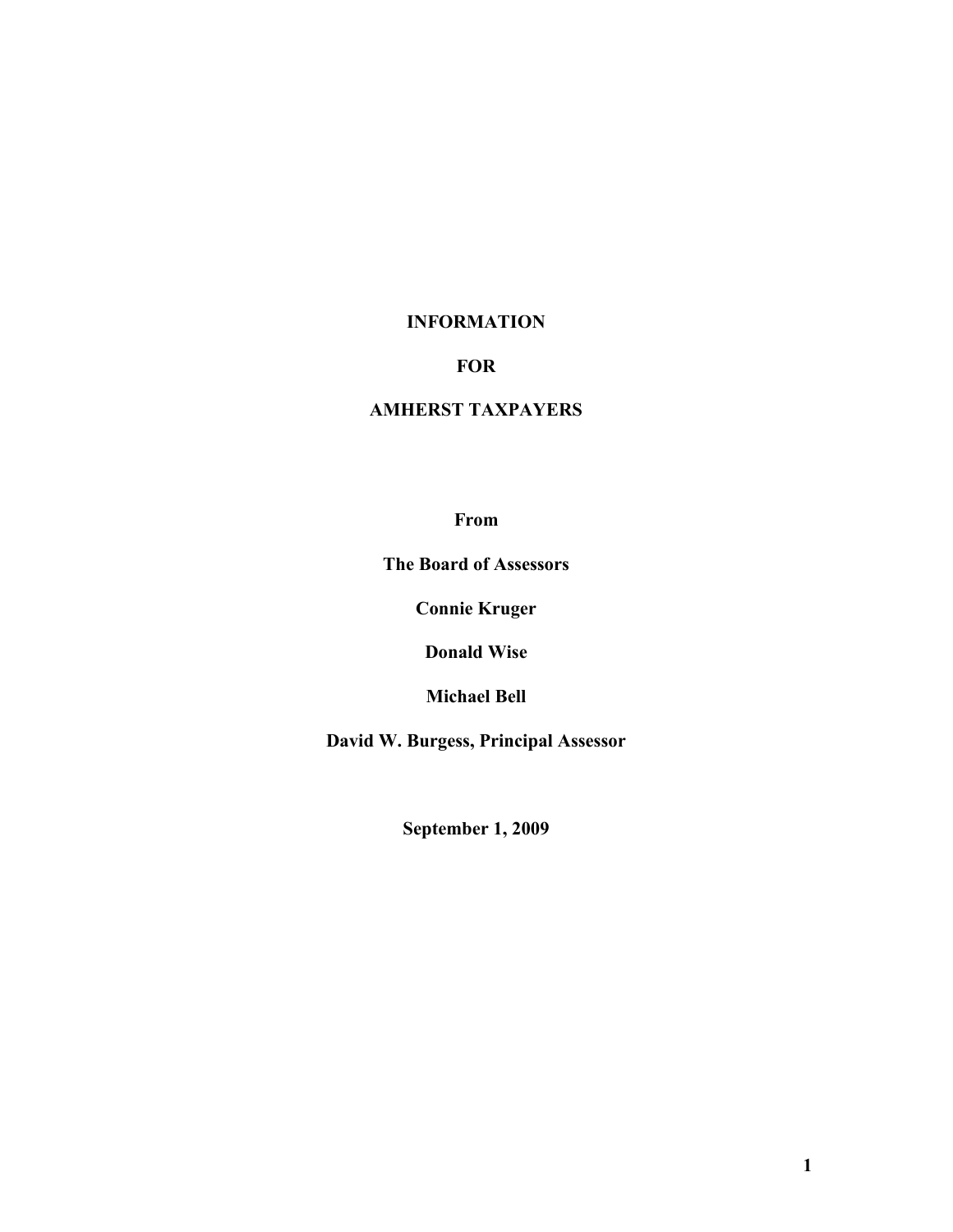## **TABLE OF CONTENTS**

|                                                                           | Page 3     |
|---------------------------------------------------------------------------|------------|
|                                                                           | Page 4     |
|                                                                           | Page 4     |
| What Is Proposition 2 $\frac{1}{2}$ 2.2.                                  | Page 4     |
|                                                                           | Page 5     |
|                                                                           | Page 5     |
| What If I Disagree With The Assessed Value? ______________                | Page 5     |
|                                                                           | Page 5-6   |
|                                                                           | Page 6     |
|                                                                           |            |
|                                                                           | Page 11-12 |
|                                                                           | Page 12-13 |
| Frequently Asked Questions about the Triennial Recertification Page 14-16 |            |
| Important Dates for the Property Owner                                    | Page 17    |
|                                                                           | Page 18    |
|                                                                           | Page 19-20 |
|                                                                           | Page 21    |
| State Income Tax "Senior Circuit Breaker Tax Credit" Page 22-23           |            |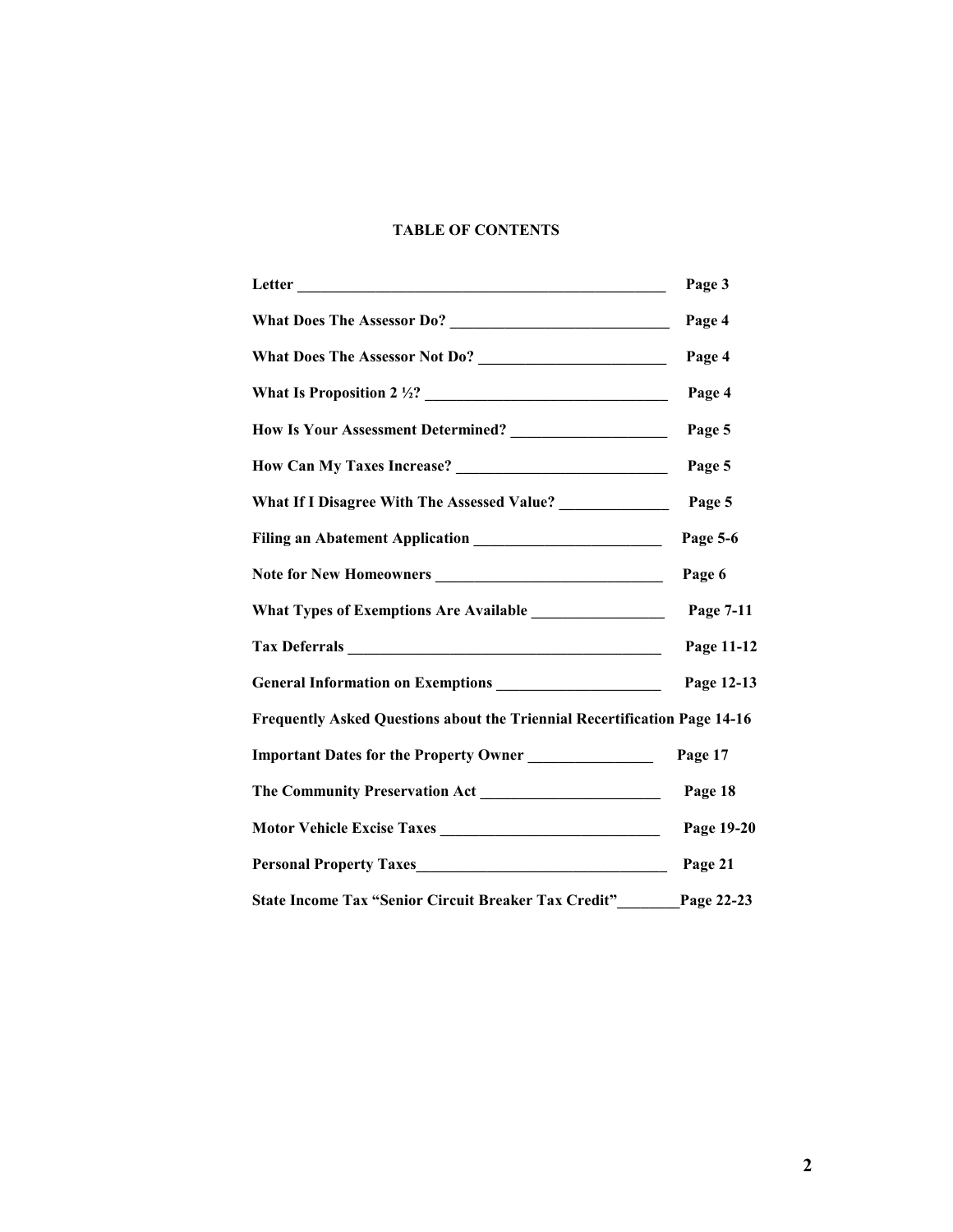**Town of Amherst Assessor's Office Town Hall 4 Boltwood Ave. Amherst, MA. 01002 (413) 259-3024** 

**Dear Property Taxpayer:** 

 **This booklet is designed to give the Amherst, Massachusetts taxpayer a brief overview of the duties and responsibilities of your Assessor's Office and some information, which might be of interest to you, the taxpayer. It is our belief that taxpayers should be fully aware of how the assessing operations are performed so that they can reassure themselves that they are being treated fairly.** 

 **Should you ever need or want additional information concerning your assessment or exemptions, or the laws governing them, please contact your Assessor's Office. We are here to help and serve you.** 

> **Sincerely, Connie Kruger Donald Wise Michael Bell David W. Burgess, Principal Assessor**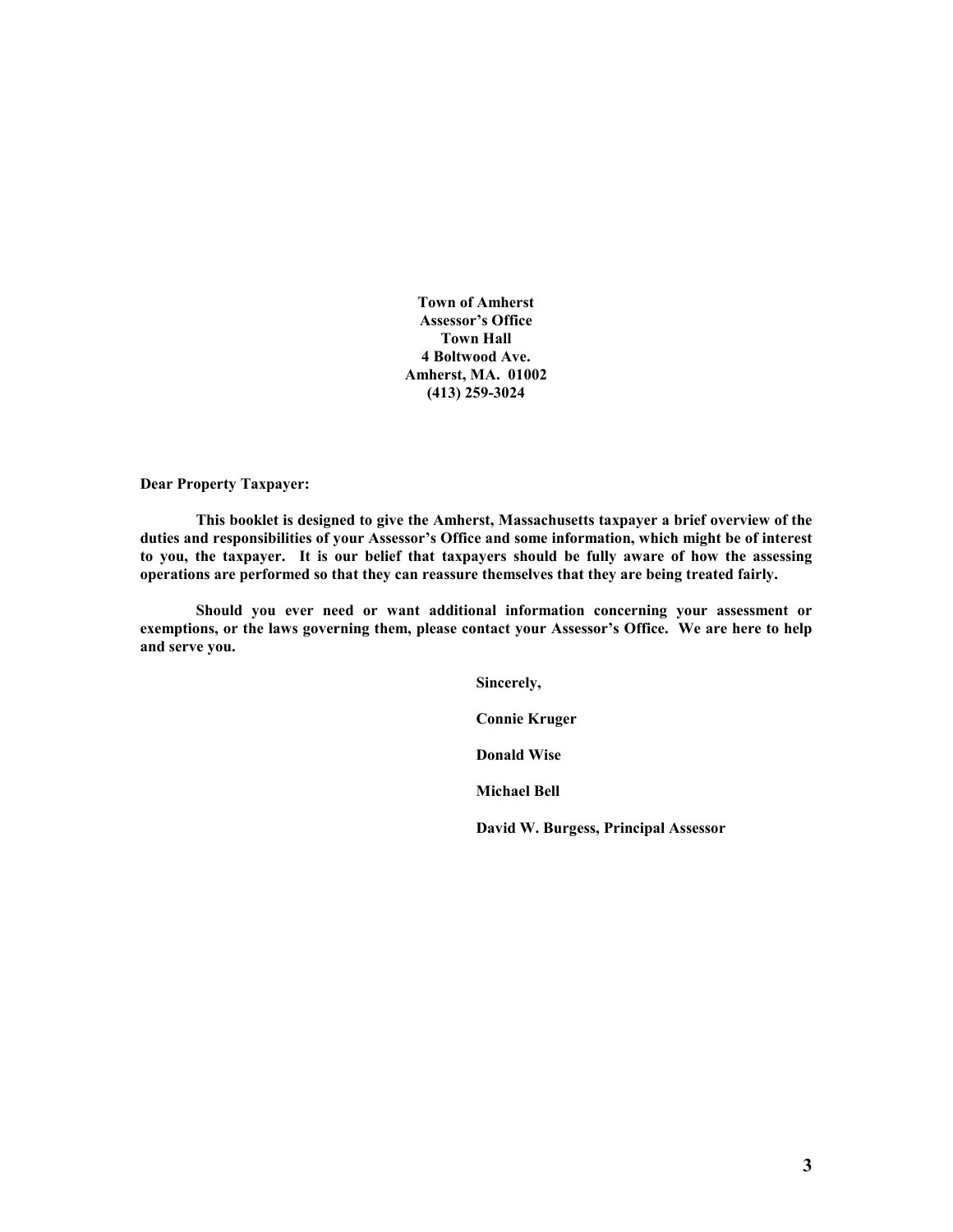### **1. WHAT DOES THE ASSESSOR DO?**

 **The Assessors are required by Massachusetts Law to list and value all real and personal property. The valuations are subject to ad valorem taxation on the assessment roll each year. The "ad valorem" basis for taxation means that all property should be taxed "according to value", which is the definition of ad valorem. Assessed values in Massachusetts are based on "full and fair cash value," or 100 percent of fair market value.** 

 **Assessors are required to submit these values to the State Department of Revenue for certification every three years. Our next recertification year will be for Fiscal Year 2012. In the years between certification, Assessors are required to do interim adjustments and maintain the values. The Board of Assessors reviews sales and the market every year and thereby reassesses various areas of the Town each and every year where the need is indicated. This is done so that the property taxpayer pays his or her fair share of the cost of local government, in proportion to the amount of money the property is worth, on a yearly basis rather than every three years.** 

 **With the certification of values for Fiscal Year 2009, the Department of Revenue recommended that the Board of Assessors to do a complete remeasure and relisting of all properties in the Town. This will include an internal inspection of all properties in the Town insofar as possible.** 

 **The Amherst Assessors Office must appraise and assess approximately 7500 parcels of real estate and 300 personal property accounts. In addition, the Assessors Office administers the Motor Vehicle and Boat Excise taxes.** 

## **2. WHAT THE ASSESSOR DOES NOT DO**

 **The Assessor does not raise or lower taxes. The Assessor does not make the laws which affect property owners. Our function is only to follow the Massachusetts Constitution that requires direct taxes on persons be proportionately and reasonably imposed, In addition, the Declaration of Rights, Part I, Article 10, requires each individual to bear his fair share of the public expenses.** 

 **The Board of Assessors is required to annually assess taxes in an amount sufficient to cover the State and Local appropriations chargeable to the Town. These taxes assessed will include State and County assessments which have been duly certified to the Board, and Town appropriations voted by the Town Meeting.** 

 **The Assessors Office has nothing to do with the total amount of taxes collected. The Assessor's primary responsibility is to find the "full and fair cash value" of your property, so that you may pay only your fair share of the taxes. The tax rate is determined by all the taxing agencies within the Town, and is the basis for the budget needed to provide services, such as schools, roads, fire, law enforcement, etc... The tax rates are simply those rates which will provide funds to pay for those services.** 

#### **3. WHAT IS PROPOSITION 2 ½?**

 **Proposition 2 ½ places constraints on the amount of the levy (money raised by taxes) raised by the Town and on how much the levy can be increased from year to year by the Town. It provides the Town with annual increases in their levy limits of: (1) 2.5 percent, and (2) an additional amount based on the valuation of certain new construction and other allowable growth in the tax base that is not the result of property revaluation ("new growth"). In no event may the levy limit exceed the levy ceiling of 2.5 percent of the total full and fair cash value of the Town.**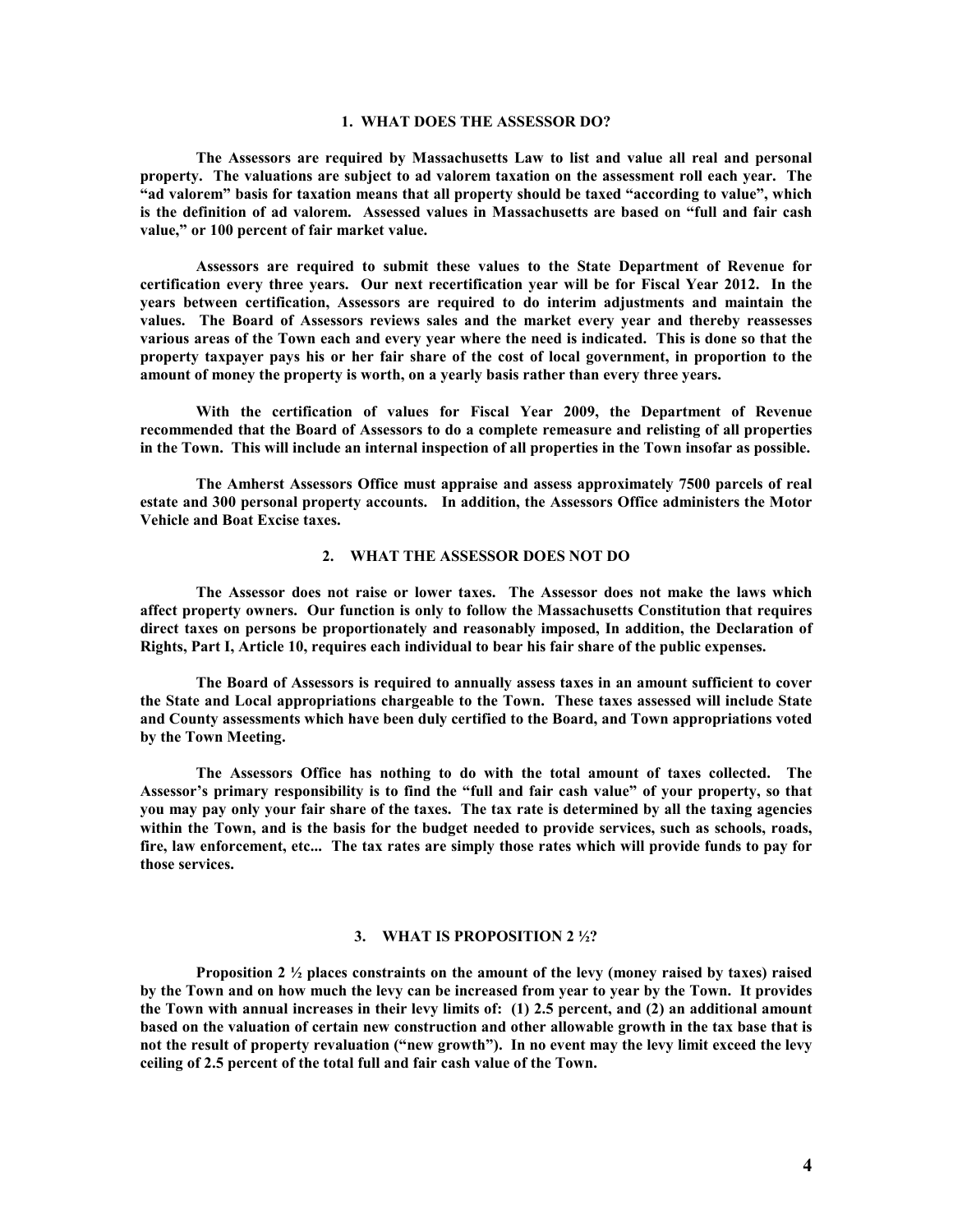## **4. HOW IS YOUR ASSESSMENT DETERMINED?**

 **To arrive at "full and fair cash value" for your property, the Assessors must know what "willing sellers" and "willing buyers" are doing in the market place. The Assessor also must collect, record and analyze a great deal of information about property and market characteristics in order to estimate the fair market value, including keeping current on the cost of construction in the area and any changes in zoning, financing and economic conditions which may affect property values. The Assessor uses the three nationally recognized appraisal approaches to value: cost, income and market. This data is then correlated into a final value.** 

 **The object of the revaluation program is to estimate "full and fair cash value" as of January 1 (known as the "assessment date") prior to the fiscal year that starts on July 1. For example, the assessment date for Fiscal Year 2010 is January 1, 2009 and the Fiscal Year goes from July 1, 2009 through to June 30, 2010.** 

### **5. HOW CAN MY TAXES INCREASE?**

 **When additional appropriations are voted by the Town Meeting members, an individual's property tax bill may increase. Also, when market value increases, naturally, so does the assessed value. If you were to make improvements to your existing property, for instance: add a garage or add an additional room, the "full and fair cash value" and therefore the assessed value would also increase. The Assessor has not created the value. People make the value by their transactions in the market place. The Assessor simply has the legal and moral responsibility to study those transactions and appraise your property accordingly.** 

### **6. WHAT IF I DISAGREE WITH THE ASSESSED VALUE OF MY PROPERTY?**

 **If your opinion of the value of your property differs from the assessed value, by all means go to the Assessor's office and collect pertinent data to support your opinion. The Assessing staff will be glad to answer your questions about the reassessment procedures. When questioning the assessed value, ask yourself these questions:** 

**Is my data correct? Is my value in line with others on the street? Is my value in line with prior calendar year sale prices in my neighborhood?** 

 **Keep in mind what's important: sale prices of the prior calendar year, condition, neighborhood, building area and lot area are the most critical factors in the valuation process. There is a variety of information available to help you determine whether your assessment is fair and equitable. The Assessors and their staff will be happy to assist you.** 

 **If after discussing the matter with the Assessors or their staff, and researching the assessments of comparable properties within your area, a difference of opinion still exists, you may appeal your assessment to the Board of Assessors by filing an abatement application.** 

## **7. FILING AN ABATEMENT APPLICATION.**

 **The Town of Amherst is on quarterly tax bills. The first two bills issued are preliminary tax payments based on your prior year's taxes. The notice of the third payment, referred to as the "actual tax bill" is when the filing period for abatement applications commences. The third tax bill (actual bill) is usually issued the end of December. The application for abatement must be filed with the Board of Assessors no later than February 1, or have a United States post office postmark of no later than February l. The information regarding the filing of abatement or exemption applications**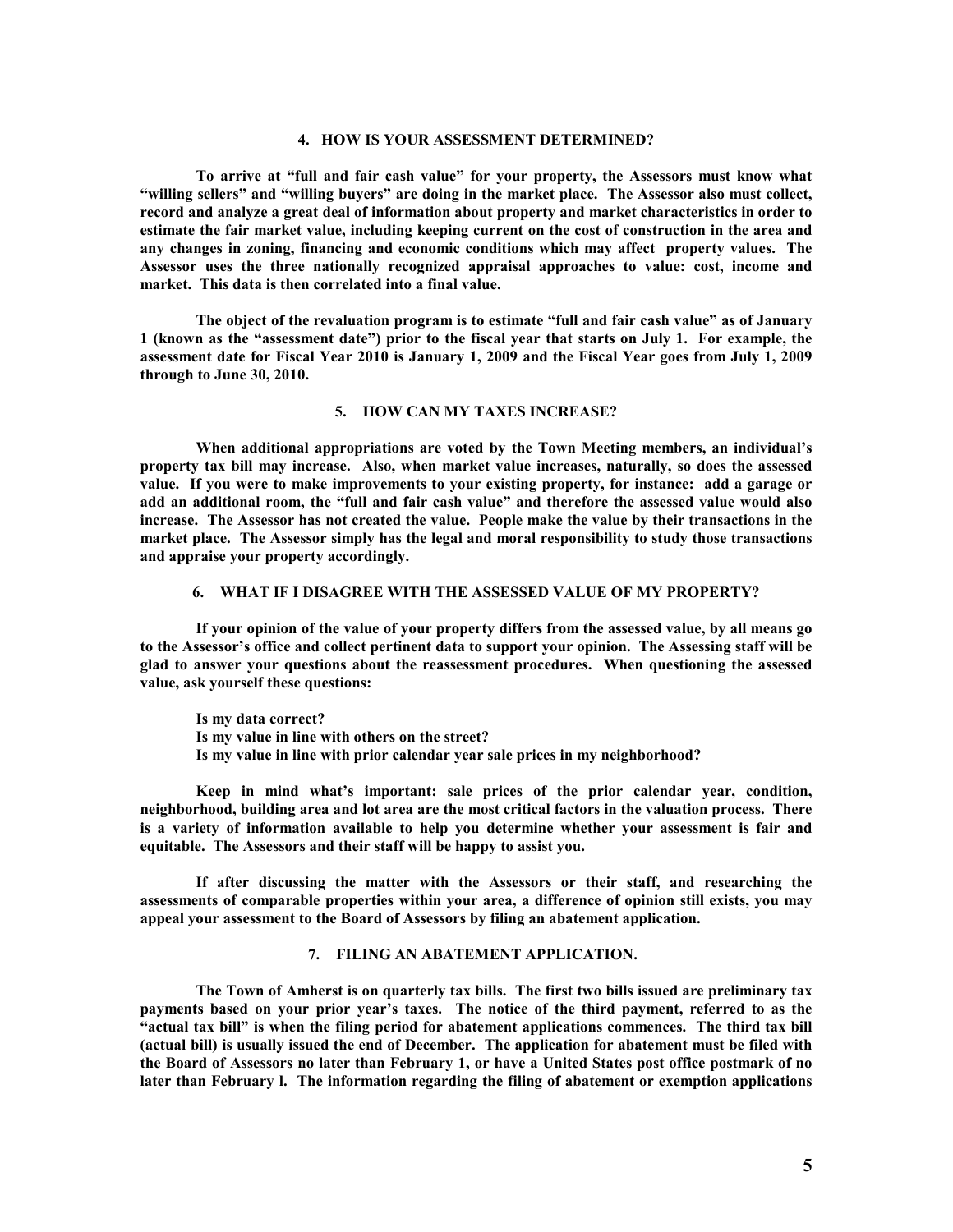**is also on your tax bill. The application must be on file in the Assessor's office or have a United States post office post mark as of that date. There is no allowed waiver for late filings.** 

 **Remember:** 

 **You are appealing your assessment, not your taxes. You must pay your taxes pending your appeal.** 

**Wish to appeal? The application is easy, but…make a case…give reasons. We do respond to your specific concerns and comparisons.** 

 **Once the application is time-stamped by the Assessor's Office, it cannot be added to, changed or withdrawn - it is accepted as is, once it is stamped with the date, time and "Received by the Board of Assessors". The Board of Assessors may accept an addendum with additional information and attach it to the application, if necessary.** 

 **If you have a question, please come in for an application or contact the Assessors Office and an application will be mailed to you. Applications are not available until after the third or actual tax bills are mailed. All applications for abatements and exemptions are now online and can be printed from the computer from the Town's website. www.amherstma.gov** 

#### **If Abatement is denied**

**You will receive a notice indicating your application was denied.** 

 **You may call and set up an appointment to meet with the Principal Assessor to discuss the reason for the denial.** 

 **Or, you may appeal to the State Appellate Tax Board (ATB) or the Hampshire County Council of Governments within three months of the date of the Assessors decision.** 

### **If Abatement is approved**

**You will receive an abatement certificate indicating the amount of the abatement along with a print out of a balance due or the amount of refund. Also, a copy of your field card showing the new value/assessment will be sent.** 

 **Your abatement will normally be credited towards your Fourth payment or your Spring tax bill. If your abatement is granted after your bill is paid in full, you will automatically receive a refund check.** 

#### **ATTENTION: NEW HOMEOWNERS!!**

 **Keep in mind that the assessment date is January 1, as it affects your ownership status. The property is legally assessed to the owner as of January 1, but make sure you get a bill! You may be entitled to file an application for abatement if you dispute your value. Or you may be entitled to file an application for one of the statutory exemptions that are available, providing you own, occupy and otherwise qualify as of July 1st, the beginning of the fiscal year.** 

### **NOTE**

**Tax bills are mailed to the owner of record as of the mailing date of the bills and not to mortgage companies, etc. It is your responsibility to forward the bill to your mortgage company.**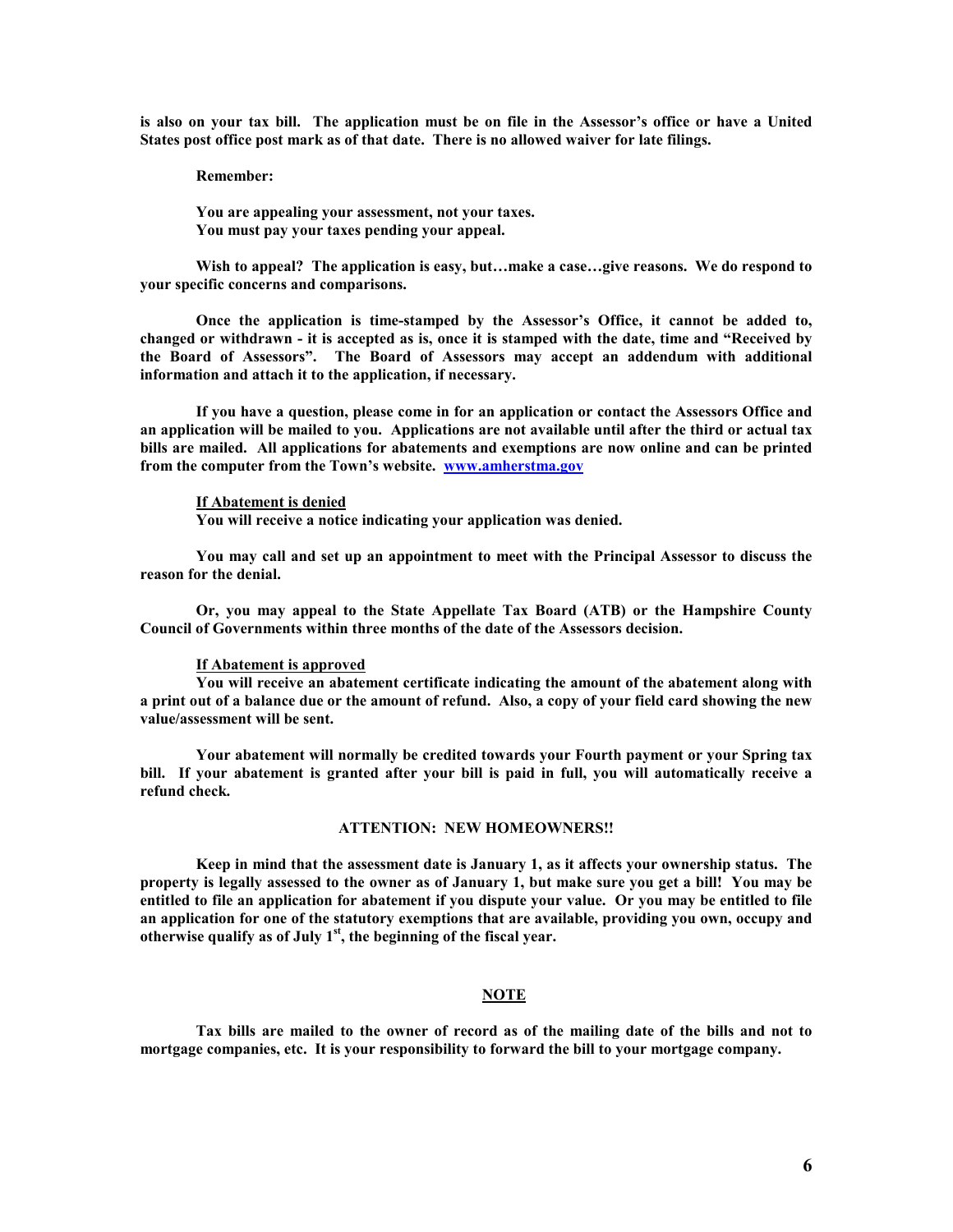## **WHAT TYPES OF EXEMPTIONS (REDUCTION OF REAL ESTATE TAXES) DOES THE Town of Amherst OFFER?**

 **A variety of exemptions are available to reduce property tax obligations for certain qualifying taxpayers: elderly persons, blind persons, disabled veterans, surviving spouse, or orphaned minor child, surviving spouse or orphaned minor of police officer or fire fighter killed in the line of duty and extreme hardship. Also available is a tax deferral for persons 65 years of age or over or from poverty or financial hardship resulting from a change to active military status, not including the initial enlistment. Contact the Assessors Office if you have any questions on the requirements for these exemptions and to find out if you qualify.** 

 **The qualifying date for these exemptions is July 1, the first day of the fiscal year. You must own, occupy and otherwise qualify for the exemption as of July l. The application may also be filed by someone who owns the property in a life estate or in a trust. If the property is in a trust the applicant must be one of the trustees and one of the beneficiaries, thereby having legal title and beneficial interest. Applications must be filed within three months from the mailing of the third notice or actual tax bill. However, the Assessors strongly advise that applications be filed as soon as possible after July 1 so that they can be processed early and be ready to be reflected on the third (actual) tax bill.** 

| <b>Clause</b>    | <b>Basic Qualifications</b>                                                                                             | <b>Max.</b> Income | <b>Max. Assets</b> | <b>STax Amount Exempted</b>                                                                                                                                                                                                                                                                                                                                 |
|------------------|-------------------------------------------------------------------------------------------------------------------------|--------------------|--------------------|-------------------------------------------------------------------------------------------------------------------------------------------------------------------------------------------------------------------------------------------------------------------------------------------------------------------------------------------------------------|
| Elderly<br>17D/E | Age 70 or older                                                                                                         | None               | \$40,000.          | \$201.97                                                                                                                                                                                                                                                                                                                                                    |
|                  | Must have owned and occupied such property for at least five years.<br>vehicle, other real estate, or any other assets. |                    |                    | In determining worth of total estate, domicile is exempt unless property is more than<br>a three family house. If more than a three family house, the prorated share of the<br>value of the property is to be considered, exclusive of the value of any mortgage, in<br>addition to savings or checking accounts, IRA's, CD's stocks, bonds, value of motor |
| 41C              | or older-Single<br><b>Age 65</b>                                                                                        | \$20,700.          | \$41,500           | \$1,000.00                                                                                                                                                                                                                                                                                                                                                  |

**41C Age 65 or older- Married \$31,050. \$56,925 \$1,000.00** 

**Must have been domiciled in Massachusetts for the preceding ten years and have owned and occupied such property or other property in Massachusetts for five years. Or is the surviving spouse who inherits such property and has occupied it for five years.** 

**For single persons, the Board of Assessors will deduct the Social Security deduction of \$4,158 for Fiscal Year 2010, from the taxpayer's gross income. The net income cannot exceed \$20,700.** 

**For married applicants, the Board of Assessors will deduct the Social Security deduction of \$6,237 for Fiscal Year 2010, from the taxpayer's gross income. The net income cannot exceed \$\$31,050.** 

**In determining the whole worth of the estate, the valuation of domicile is exempt, including up to three additional units. Ie: the value of a four family house.** 

**If there is a co-owner other than husband and wife, then the co-owner(s) must also qualify with regard to income and assets. The co-owner(s) income limit is \$13,000, if single and \$\$15,000 if married. There is no adjustment to these amounts. The total estate limit is \$\$28,000 if single and \$30,000 if married. If there are co-owners, other than husband and wife, the exemption will be prorated.**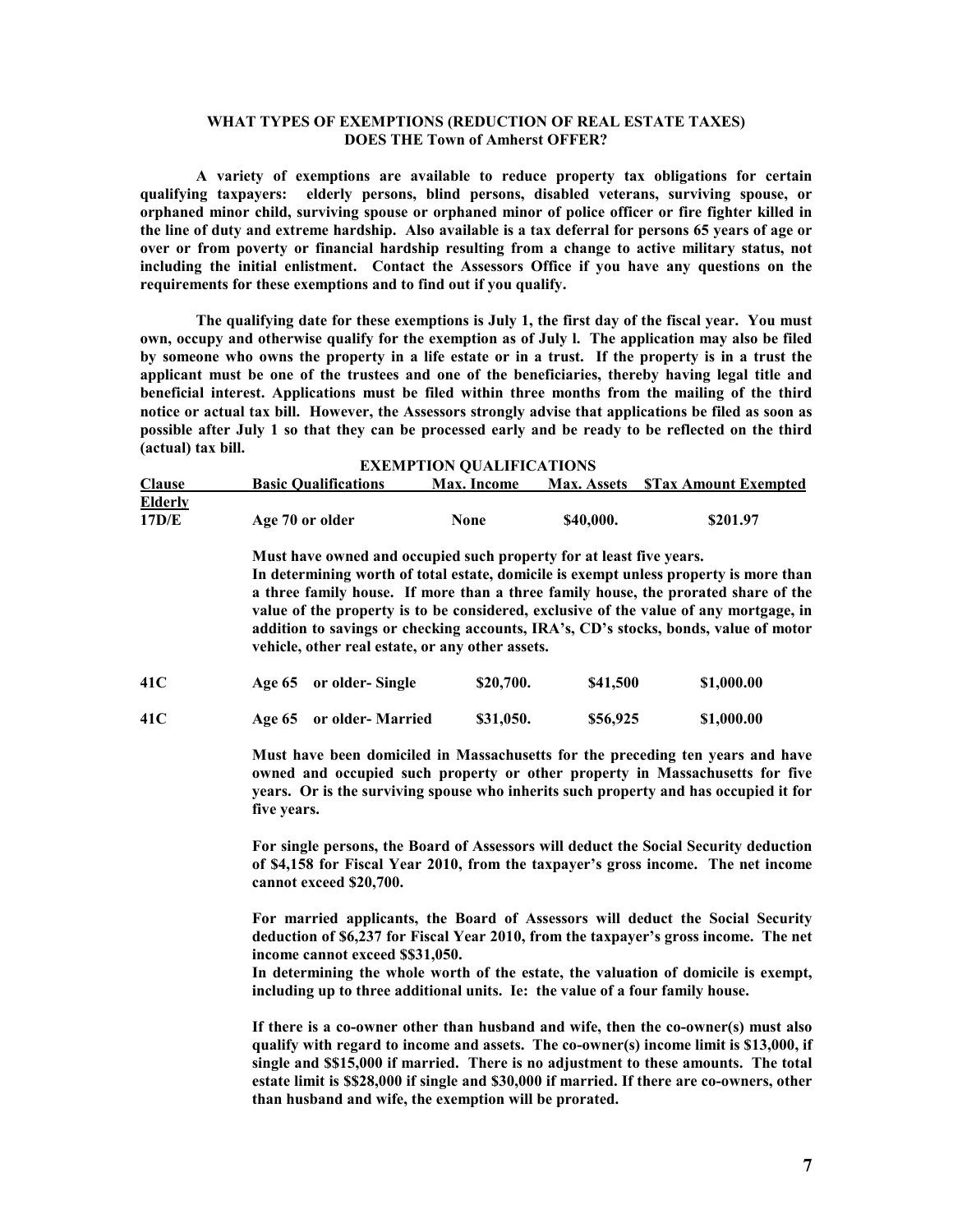| <b>Veterans</b> | Must have been domiciled in Massachusetts for five years prior to filing or six<br>Months prior to entry into the service. Must own and occupy as of July 1 <sup>st</sup> .<br>Such veteran must have had service of not less than ninety days<br>and received an honorable discharge in one or more of the following missions:<br>Spanish American War - service between 2/15/1898 - 7/4/1902<br>World War I - 4/6/1917 - 11/11/1918<br>World War II - $9/16/40$ -- 12/31/46<br>Korean War -- 6/25/50 -- 1/31/55<br>Vietnam War $-$ 8/5/64 $-$ 5/7/75 or have served at least 180 days<br>between $2/1/55$ -- 8/4/64 or $5/7/75$ -- 6/4/76 |  |  |
|-----------------|---------------------------------------------------------------------------------------------------------------------------------------------------------------------------------------------------------------------------------------------------------------------------------------------------------------------------------------------------------------------------------------------------------------------------------------------------------------------------------------------------------------------------------------------------------------------------------------------------------------------------------------------|--|--|
|                 | Lebanese Peace Keeping force who performed such service and<br>received a campaign medal during the period commencing 8/25/82<br>and ending when the President of the United States shall have withdrawn<br>the armed forces from the country of Lebanon                                                                                                                                                                                                                                                                                                                                                                                    |  |  |
|                 | Grenada rescue mission veteran who performed such service and<br>received a campaign medal for such service during the period<br>commencing 10/25/83 to 12/5/83                                                                                                                                                                                                                                                                                                                                                                                                                                                                             |  |  |
|                 | Persian Gulf veteran who performed such service during the period<br>Commencing8/2/90 and ending on a date to be determined by<br>Presidential proclamation or executive order and concurrent<br>Resolution of the Congress of the United States.                                                                                                                                                                                                                                                                                                                                                                                           |  |  |
|                 | <b>None</b><br><b>None</b><br>\$400.00                                                                                                                                                                                                                                                                                                                                                                                                                                                                                                                                                                                                      |  |  |
| 22(a)<br>22(b)  | 10% or more disability<br>Soldiers or sailors who served in the Spanish War, the Philippine Insurrection or<br>the Chinese Relief Expedition                                                                                                                                                                                                                                                                                                                                                                                                                                                                                                |  |  |
| 22(c)           | <b>Recipients of the Purple Heart</b>                                                                                                                                                                                                                                                                                                                                                                                                                                                                                                                                                                                                       |  |  |
| 22(d)           | Spouses of soldiers or sailors entitled to an exemption under this clause<br>and surviving spouses of soldiers or sailors who were entitled to this exemption<br>at the time of their death or who lost their lives while serving in said war or<br>who lost their lives in the Philippine Insurrection or Chinese Relief Expedition                                                                                                                                                                                                                                                                                                        |  |  |
| 22(e)           | Parents of soldiers or sailors who lost their lives in such service. This includes<br>natural and adoptive parents                                                                                                                                                                                                                                                                                                                                                                                                                                                                                                                          |  |  |
| 22(f)           | Surviving Spouse, under certain conditions, of a soldier or sailor who served<br>in the armed forces between April 6, 1917 and November 11, 1918 or who<br>were awarded the World War I Victory medal.                                                                                                                                                                                                                                                                                                                                                                                                                                      |  |  |
|                 | For 22A, 22B, 22C and 22E, if more than a single family house then the exemption<br>will be prorated according to number of units.                                                                                                                                                                                                                                                                                                                                                                                                                                                                                                          |  |  |
| 22A             | <b>Loss/Permanent Loss of</b><br><b>None</b><br><b>None</b><br>\$750.00<br>Use of Foot, Hand or Eye/<br><b>Congressional Medal of Honor/</b><br><b>Distinguished Service Cross/</b><br><b>Air Force Cross/Navy Cross</b><br>***New legislation provides for the surviving spouse to continue to receive this<br>exemption, even if they remarry.                                                                                                                                                                                                                                                                                            |  |  |
| 22B             | <b>Loss/Permanent Loss of</b><br><b>None</b><br>\$1,250.00<br>None<br><b>Use Two Limbs or Eyes</b><br>***New legislation provides for the surviving spouse to continue to receive this<br>exemption, even if they remarry.                                                                                                                                                                                                                                                                                                                                                                                                                  |  |  |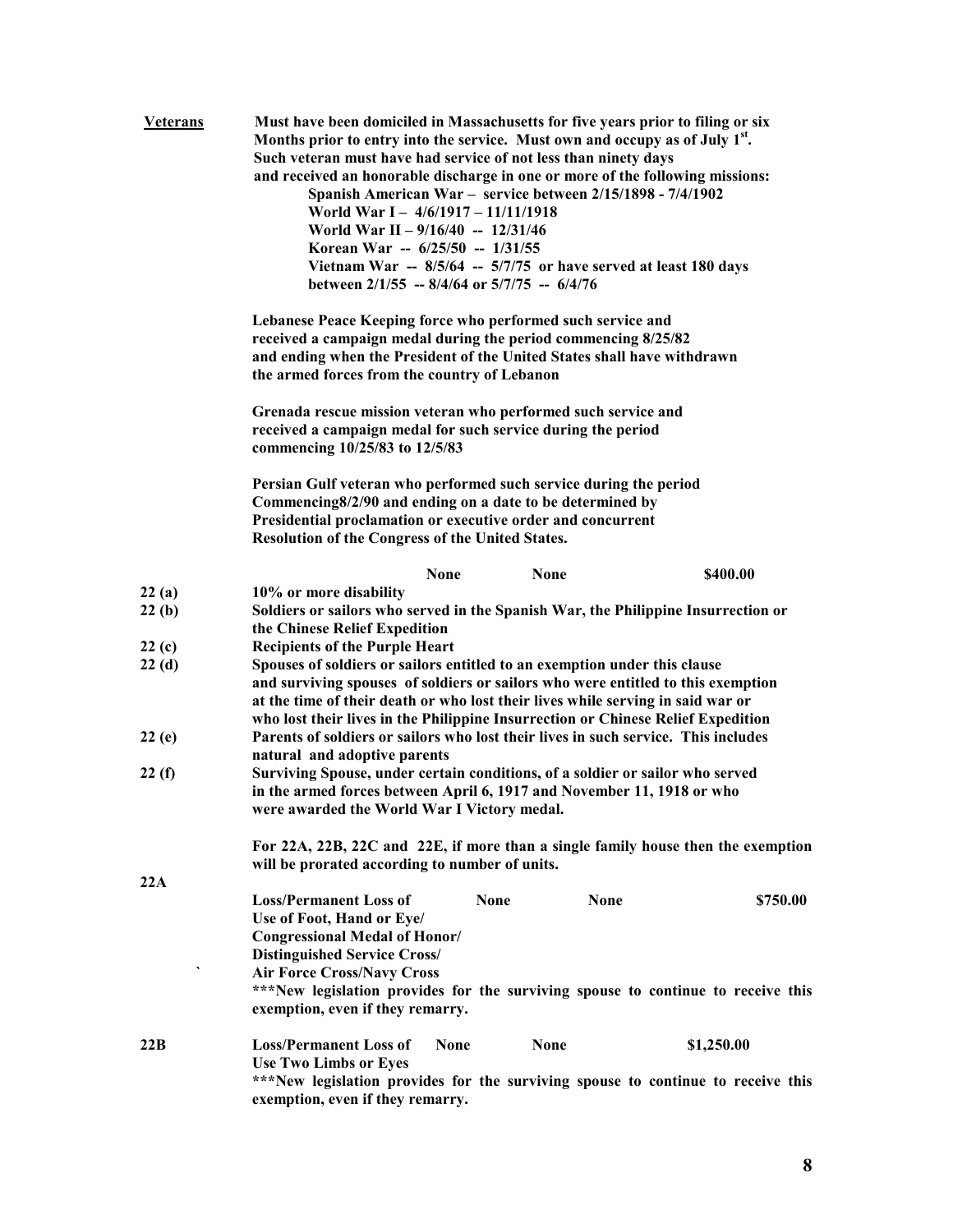**22C Veteran Entitled to None None \$1,500.00 Special Adapted Housing \*\*\*New legislation provides for the surviving spouse to continue to receive this exemption, even if they remarry.** 

**22D Chapter 260 of the Acts of 2006 creates a new Clause 22D to include surviving spouses of soldiers, sailors and members of the National Guard whose death was a direct result of injury or disease as a result of being in a combat zone, or who have been classified as missing in action and presumed dead as a result of combat. The surviving spouse must be domiciled in Massachusetts for five consecutive years before applying for the exemption, or the service member has to have been domiciled in Massachusetts for at least six months before entering the service. The surviving spouse will receive a full exemption for the first five years the spouse qualifies but no more than \$2,500 in years thereafter. The exemption terminates upon the spouse's death or remarriage. Cities and towns will be fully reimbursed for the exemptions granted.** 

> **The act expressly makes the Clause 22D exemption retroactive for qualifying surviving spouses of those soldiers, sailors or guardsmen who died in combat or were presumed dead as a result of combat, on or after September 11, 2001. Depending on the date of death or presumed death, the surviving spouse may be eligible for retroactive exemptions beginning as early as fiscal year 2003. For example, a qualifying surviving spouse of a servicemember who died in combat between September 11, 2001 and June 30, 2002 would be eligible for a Clause 22D exemption beginning as of July 1, 2002 for fiscal year 2003. The spouse would receive a full exemption for five fiscal years (2003-2007) and a full exemption but no more than \$2,500. beginning in fiscal year 2008. If the servicemember died in combat between July 1, 2002 and June 30, 2003, the surviving spouse would be eligible for a full exemption for five fiscal years beginning as of July 1, 2003 for fiscal year 2004.**

> **The act does not extend the application deadline for those years or otherwise provide a new application deadline for this category of eligible surviving spouses to obtain the retroactive exemption benefits. However, Assessors who receive a timely exemption application from an eligible surviving spouse for fiscal year 2007 or any year thereafter should also determine if the surviving spouse qualified in any of the applicable prior years. If so, the retroactive exemptions should be granted at the same time and should be included in the community's request for reimbursement for the current year. Communities will be reimbursed to the extent that the annual appropriation for that purpose is sufficient.**

**22E 100% disabled None None \$1,000.00 Veteran Incapable of Working Due To Service Connected Disability \*\*\*New legislation provides for the surviving spouse to continue to receive this exemption, even if they remarry.** 

**22F Paraplegics None None Total \*\*\*New legislation provides for the surviving spouse to continue to receive this exemption, even if they remarry. CHAPTER 116 OF THE ACTS OF 2004 EXPANDS THE DEFINITION OF VETERAN BY** 

**ADDING "PEACETIME VETERANS", EFFECTIVE AUGUST 26, 2004 FOR FISCAL YEAR 2006**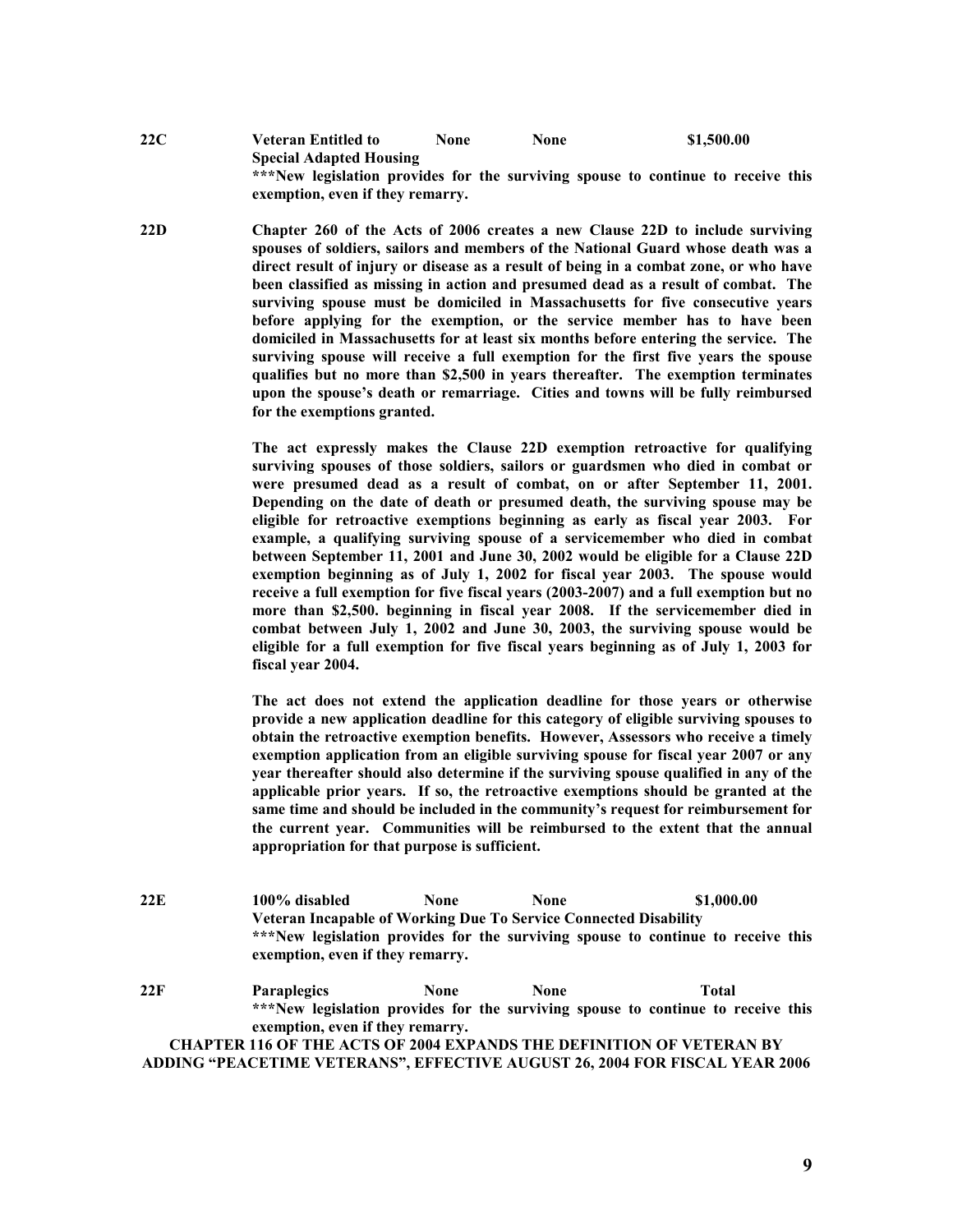**The added categories are:** 

- **1. A member of the Army, Navy, Marines, Air Force or Coast Guard who serves 180 days, even if no wartime service.**
- **2. A member of the Army Navy, Marines, Air Force or Coast Guard with service connected disability or death under conditions other than dishonorable, even if less than 180 days**
- **3. Full-time National Guardsmen who serve in a particular capacity for 90 days with at least 1 day of wartime service.**
- **4. Merchant Marines who served in World War II with honorable discharges from the Army, Navy or Coast Guard.**

**For further clarification on this definition, contact the Board of Assessors** 

**Effective for Fiscal Year 2006, the change in definition will affect eligibility for property tax exemptions because General Law Chapter 59, Section 5, Clauses 22, 22A, 22B, 22C and 22E have also been amended to delete the requirement of wartime service as an express condition of eligibility.** 

**The changed definition does not affect eligibility for motor vehicle excise exemptions, however. Excise exemptions are expressly limited to veterans of World War I, World War II, the Korean and Vietnam War (G.L. Ch. 60A, S.1.** 

| Other      | Must own and occupy and otherwise qualify as of July 1 <sup>st</sup> .                                                                                                                                                                                                                                                                                                                                                                                                                                                                                                                                                                                                                                                                                                                                                                                                        |             |                     |          |              |
|------------|-------------------------------------------------------------------------------------------------------------------------------------------------------------------------------------------------------------------------------------------------------------------------------------------------------------------------------------------------------------------------------------------------------------------------------------------------------------------------------------------------------------------------------------------------------------------------------------------------------------------------------------------------------------------------------------------------------------------------------------------------------------------------------------------------------------------------------------------------------------------------------|-------------|---------------------|----------|--------------|
| 17E/D/W    | <b>Surviving Spouse or</b><br><b>Orphaned Minor Child</b>                                                                                                                                                                                                                                                                                                                                                                                                                                                                                                                                                                                                                                                                                                                                                                                                                     |             | <b>None</b>         | \$40,000 | \$201.97     |
|            | Must own and occupy and otherwise qualify as of July 1 <sup>st</sup>                                                                                                                                                                                                                                                                                                                                                                                                                                                                                                                                                                                                                                                                                                                                                                                                          |             |                     |          |              |
| 37A        | <b>Legally Blind</b>                                                                                                                                                                                                                                                                                                                                                                                                                                                                                                                                                                                                                                                                                                                                                                                                                                                          | <b>None</b> | <b>None</b>         |          | \$500.00     |
|            | Must own and occupy and otherwise qualify as of July 1 <sup>st</sup><br>Must be registered with the Division of the Blind as of July 1st                                                                                                                                                                                                                                                                                                                                                                                                                                                                                                                                                                                                                                                                                                                                      |             |                     |          |              |
| 42/43      | <b>Surviving Spouse or</b><br><b>Orphaned minor of Police</b><br>or Firefighter Killed in the Line of Duty<br>Must own and occupy and otherwise qualify as of July 1 <sup>st</sup>                                                                                                                                                                                                                                                                                                                                                                                                                                                                                                                                                                                                                                                                                            | <b>None</b> | <b>None</b>         |          | <b>Total</b> |
| 18         | <b>Extreme Hardship Due</b><br>to Age, Infirmity & Financial Condition                                                                                                                                                                                                                                                                                                                                                                                                                                                                                                                                                                                                                                                                                                                                                                                                        | <b>None</b> | <b>None</b><br>$*3$ |          | Variable     |
|            | *3 Unable to meet financial obligations                                                                                                                                                                                                                                                                                                                                                                                                                                                                                                                                                                                                                                                                                                                                                                                                                                       |             |                     |          |              |
| <b>18A</b> | Tax Deferral for a person who by reason of poverty or financial hardship is in the<br>judgement of the Assessors, unable to contribute fully toward the public charges,<br>if such property is owned and occupied by him/her or he/she owns the same jointly<br>with a spouse or jointly or as a tenant in common with a person not a spouse and is<br>occupied by him/her as his/her domicile as of July 1st, provided, that such person<br>has been domiciled in the Commonwealth for the preceding 10 years. Such person<br>may apply to the Board of Assessors for a deferral of taxes for such property and<br>may be granted such deferral provided that the owner or owners of such real<br>property have entered into a tax deferral and recovery agreement with the Board of<br>Assessors on behalf of the city or town. The agreement shall provide that no sale or |             |                     |          |              |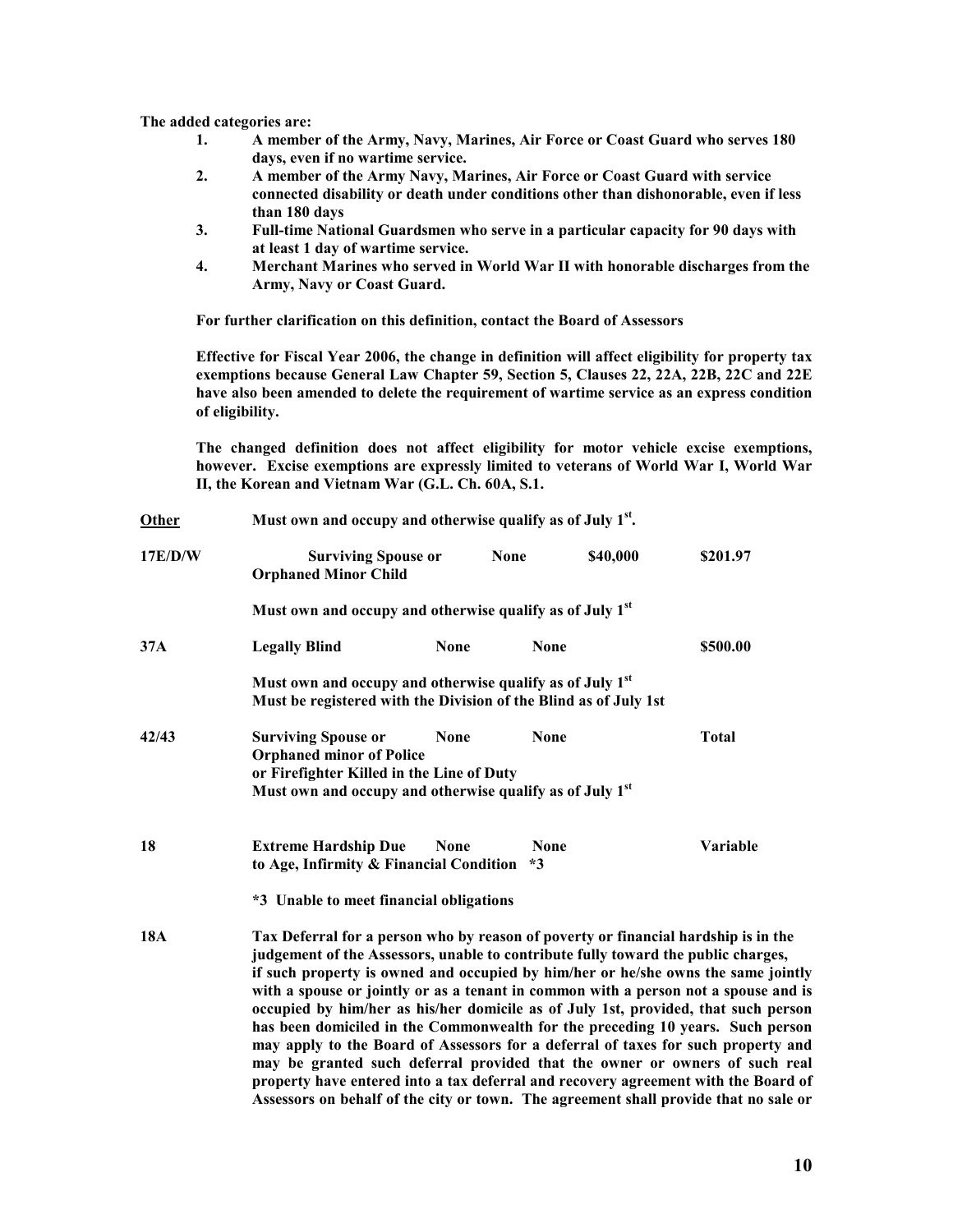**transfer of such property may be consummated unless (1) the taxes, which would otherwise have been assessed have been paid, with interest, at the rate of 8 per cent per annum; (2) that the total amount of such taxes due, plus interest, does not exceed 50% of the owner's proportional share of the full and fair cash value of such property; (3) that upon the demise of the owner of such property, the heirs-at-law, assignees or devisees shall have first priority to said real property by paying the full amount due, plus interest of 16%; provided that if there is a surviving spouse who enters into a tax deferral and recovery agreement, such payment of the taxes will be postponed during the life of such surviving spouse. Any joint owner or mortgagee holding a mortgage shall give written prior approval for such agreement, which written approval shall be made a part of the agreement.** 

**The tax deferral and recovery agreement shall not exceed three tax years and the total amount of taxes due, plus interest, shall be paid in 5 equal payments over a five year period and the first payment shall be due 2 years after the last day of the tax deferral. The tax deferral and recovery agreement shall be recorded in the registry of deeds of the county and shall constitute a lien upon the land covered by the agreement. A lien filed pursuant to this section shall be subsequent to any liens securing a reverse mortgage, excepting shared appreciation instruments.** 

**For more information, contact the Board of Assessors.** 

**(Chapter 470 of the Acts of 2002, passed 12/31/02, effective for Fiscal Year 2004)** 

## **PRIOR YEARS' INCOME TAX RETURNS MUST BE FILED WITH APPLICATIONS FOR EXEMPTION UNDER CLAUSES 17E, 18, 18A, 41C/D AND CLAUSE 41A TAX DEFERRALS**

**50 This clause provides for an exemption, not to exceed \$500.00, in taxes on the increased value of residential property as a result of alterations or improvements made to provide housing for a person 60 years of age or older, who is not the owner of the property. The property can have no more than three units prior to the improvements and must be owned and occupied by the applicant as his/her domicile. An application for this exemption must be filed annually, together with documentation that the housing is being provided for a person aged 60 or older. The exemption shall terminate when the premises are no longer occupied by any such elderly person. This clause takes effect on the acceptance of the law and applies only to those alterations or improvements made after the date of the acceptance of the law. Building permits applied for to do such alterations or improvements must specify that such work is being done to provide housing for the elderly person.** 

#### **TAX DEFERRALS (CLAUSE 41A)**

 **Many retired homeowners feel "house rich" and "income poor". The property taxes can constitute a serious financial burden. Amherst offers a Tax Deferral Program which allows owners to defer all or part of their annual property taxes. The deferred taxes accumulate, with simple interest at 4%, as a lien on the property until it is sold. No sale or transfer can be consummated during the lifetime of the taxpayer, unless the deferred taxes and interest due are paid in full. If the owner(s) has deceased and the deferral is continued by the surviving spouse, repayment is not required during the lifetime of the surviving spouse. If the deferral is not continued by the surviving spouse, or if the** *property is sold, the deferred taxes, plus interest at 16% shall be paid by the estate. Applicants must* **be 65 or over on July 1, have been domiciled in Massachusetts for the preceding ten years, and have had a maximum income of \$40,000 in the prior year. The applicant also must have owned and occupied the property or other real property in the Commonwealth for five years. The total amount of taxes due, plus interest, for the current and prior years, cannot exceed 50% of the full and fair cash value of the property. A lien filed pursuant to this section shall be subsequent to any liens incurred by securing a reverse mortgage. Contact the Assessors office, if you are interested.**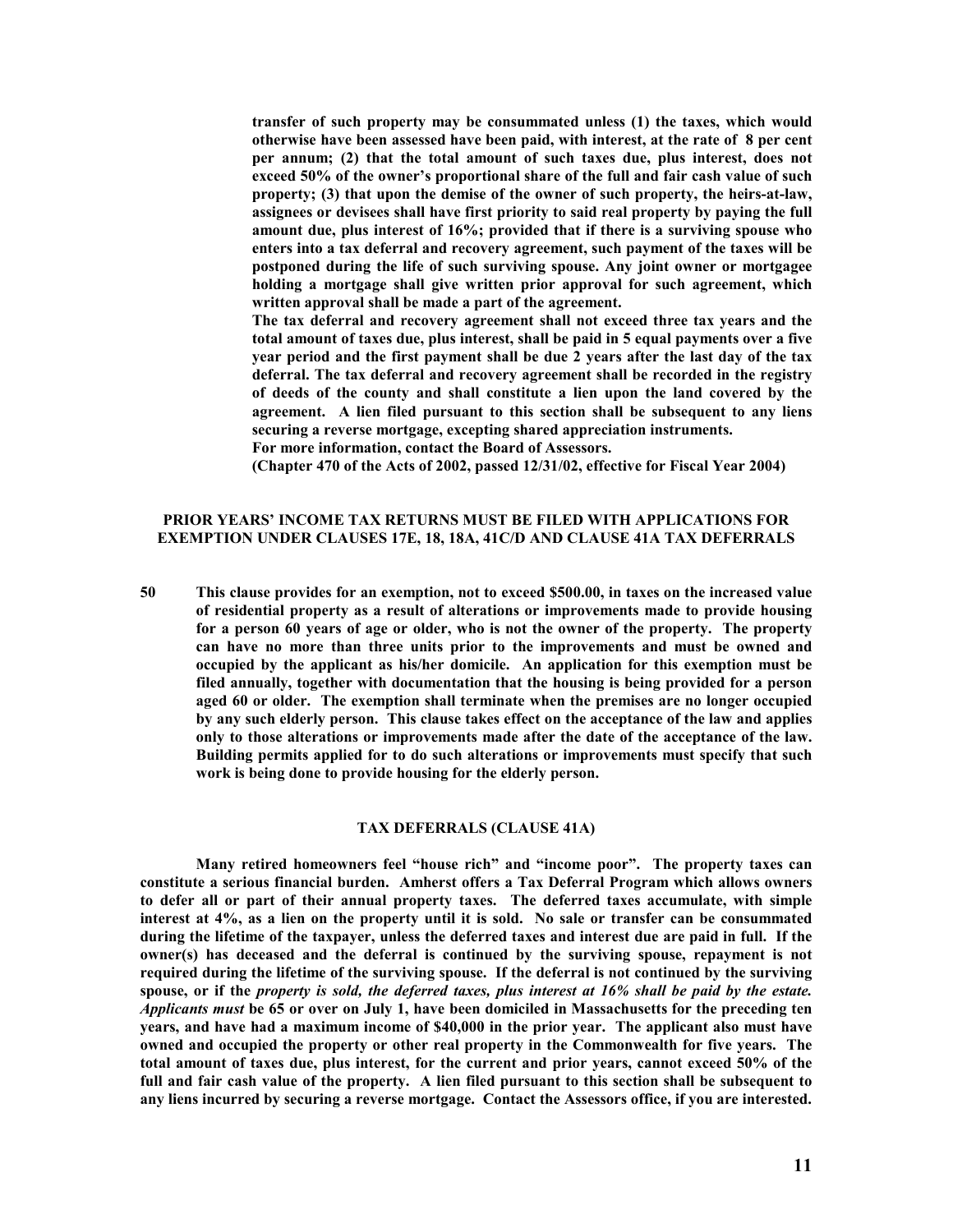### **GENERAL INFORMATION ON EXEMPTIONS**

#### **APPLICATIONS**

**Applications must be on forms approved by the Commissioner of Revenue and should contain sufficient information for the Assessors to determine eligibility for exemption. Applications for exemption are not open to public inspection. Exemption applications are now online and can be printed from the Town's website. www.amherstma.gov** 

#### **NUMBER OF EXEMPTIONS ALLOWED**

**The interpretation of exemption laws up until the decision of the Supreme Judicial Court in the case of Anthony J. DeCenzo vs. Board of Assessors of Framingham, 372 Mass. 523 (1977) allowed only one exemption per person per parcel except where a Clause 18 exemption (for the aged, infirm and impoverished), a tax deferral or a Clause 45 exemption (for solar or wind-powered systems) applied.** 

**With the advent of the DeCenzo case, if two or more persons, whether or not related or married, own a single parcel and each qualifies for a different exemption, each would be entitled to receive the exemption for which he qualifies.** 

**However, if two or more persons qualify for the same exemption on the same property, only one may receive the exemption unless the legislature expressly provided for a double exemption as in Clause 22, the veteran's exemption, where both husband and wife had a war-service connected disability of 10% or more. In this case each would be entitled to \$400.00 of actual taxes due.** 

**Under Clause 17, 17C, 17C ½ or 17E the exemption of \$201.97 of actual taxes due may be apportioned among persons whose title to the property was acquired by inheritance (minors) and who qualify. Under Clause 41, 41B or 41C/D, if two or more persons owning the same property qualify, each will receive a proportion of the total exemption of \$500.00 of actual taxes due. The Appellate Tax Board has held that under Clause 41A a person may receive an exemption and also receive a deferral of taxes on the same property.** 

## *MINIMUM TAX BILL*

*With the exception of paraplegic veterans, and Clauses 42 & 43, no exemption can reduce the amount of taxes paid to less than 10% of the total tax bill. (59:5C) If the application of any exemption would result in a tax of less than the 10% minimum due, the total exemption cannot be allowed.* 

## *OPTIONAL ADDITIONAL REAL ESTATE EXEMPTIONS*

*A local option allows a city or town to increase the amount of exemption for those who qualify for exemptions to persons. The increase must be uniform for all exemptions. A percentage is recommended over a dollar amount. The exemption cannot reduce the applicant's tax bill to less than he paid the preceding year, nor can it reduce the tax bill to less than 10% of what it should be, except where a Clause 18 (hardship) exemption, a Clause 42 or 43 exemption, or a paraplegic exemption is involved.* 

*Only communities which are certified by the Commissioner of Revenue as assessing all property at its full and fair cash value may choose this option. This option must be accepted by a majority vote of town meeting or by the Mayor with the approval of the City Council, in a city. The determination as to whether to grant the additional exemption must be made annually prior to the approval of the tax rate. The*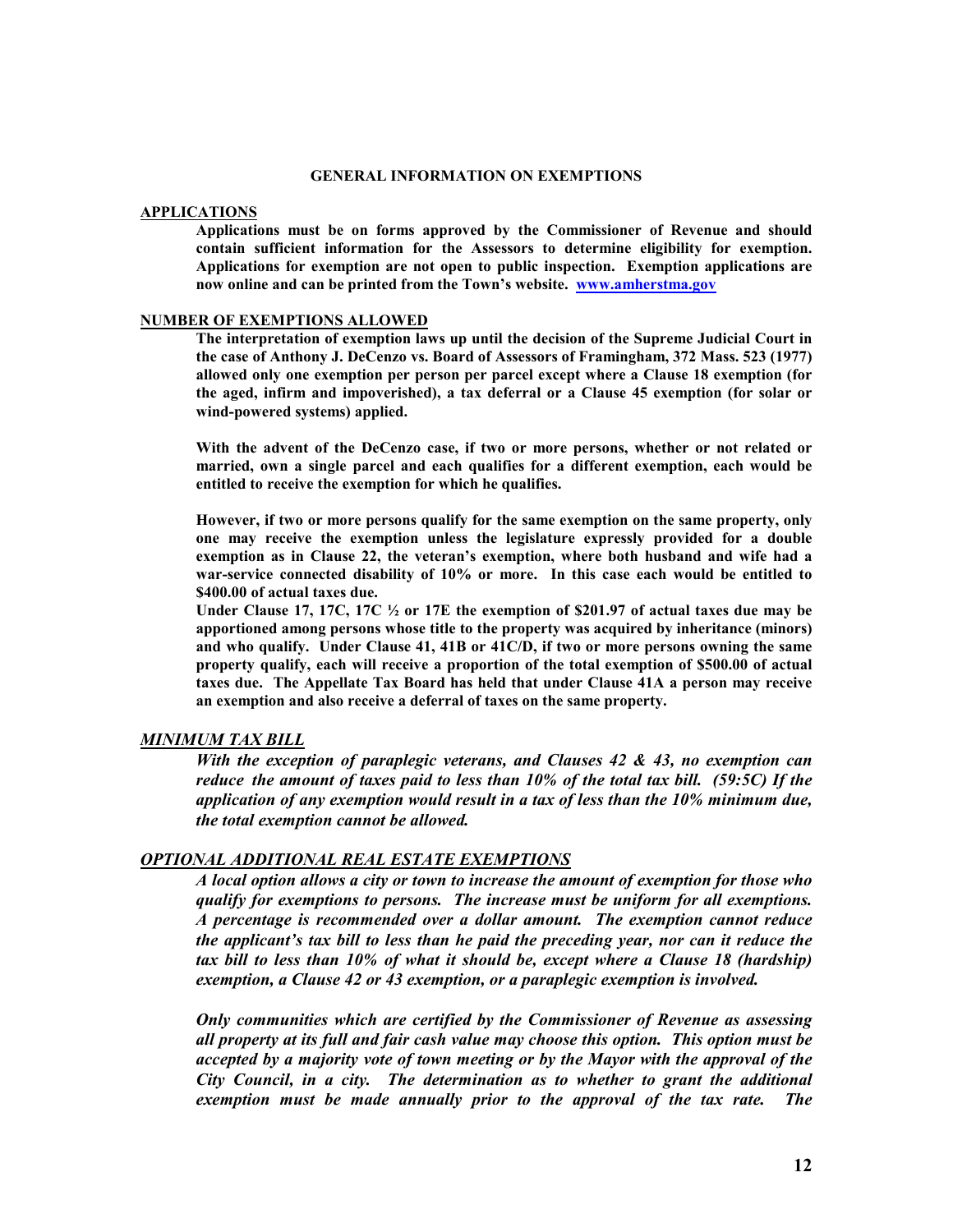*Commissioner must certify that sufficient sums have been provided to cover the costs of locally accepted exemptions before the tax rate will be approved. The new option applies to Clauses 17, 17C, 17C ½, 17D, 22, 22A, 22B, 22C, 22D, 22E, 37, 37A, 41, 41B, and 41C. (See IGR 89-207)* 

*A municipality accepting Section 4 of Chapter 73 of the Acts of 1986 (as most recently amended by Chapter 126 of the Acts of 1988) must advise the Division of Local Services by submitting a form with a copy of the vote and the certification of such vote by the City or Town Clerk.* 

*Chapter 181 created Chapter 59, Section 5, Clause 17E which allows us to increase the amount of assets certain seniors, surviving spouses and minors may have and qualify for an exemption under Clause 17D and also increases the amount of the exemption, by the cost of living adjustment as determined by the Commissioner of Revenue and are compounded from year to year.*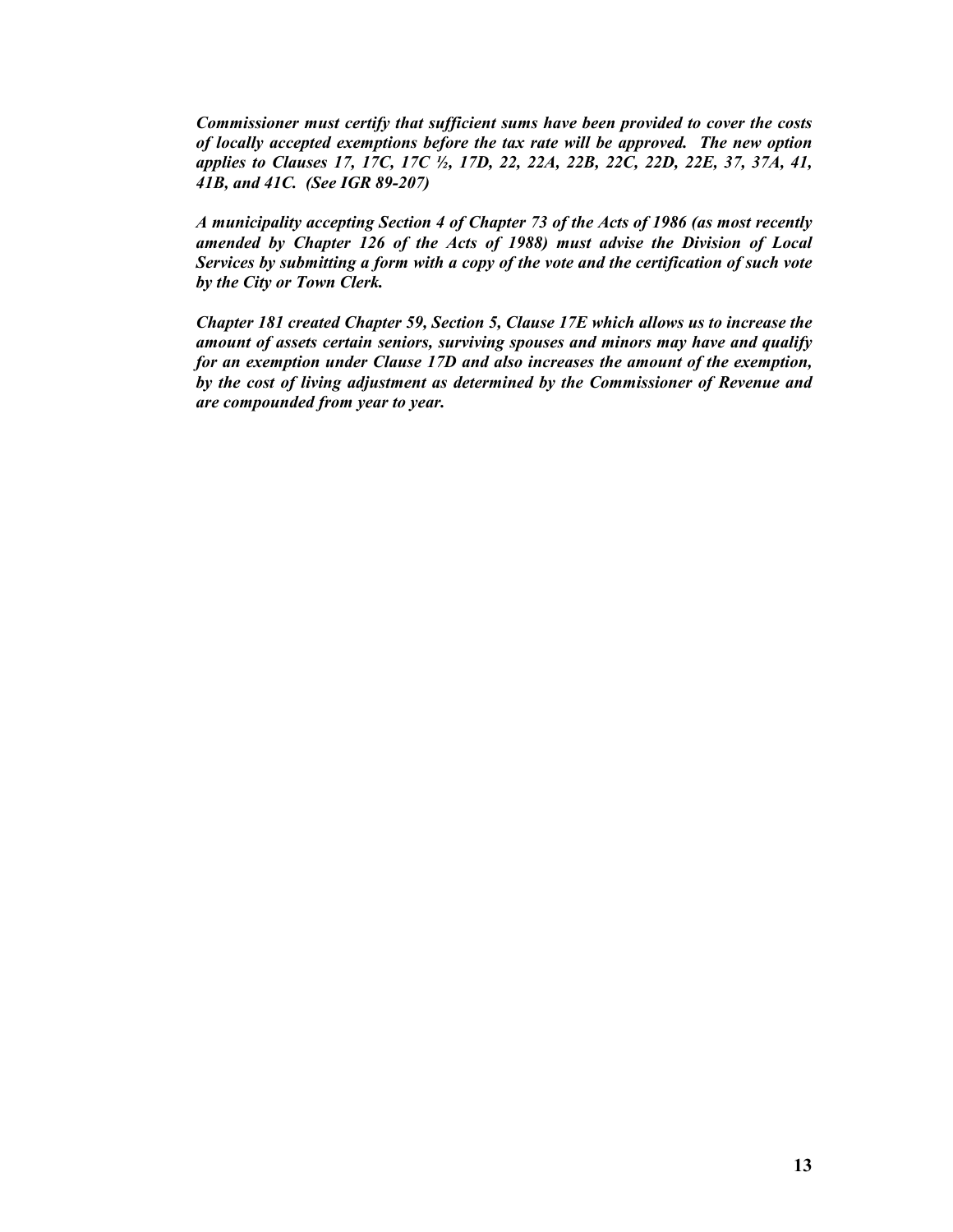## **THE MOST FREQUENTLY ASKED QUESTIONS CONCERNING THE TRIENNIAL REVALUATION**

#### **1. What Is A Revaluation?**

 **A revaluation is an update of all assessments in the city/town conducted under the direction of the Board of Assessors. The Board of Assessors consists of state-certified individuals whose duties are to discover, list, and value all real and personal property in the City/Town, in a uniform and equitable manner. The Board of Assessors is not involved in the collection of property taxes.** 

#### **2. Why Is A Revaluation Necessary?**

 **State law requires that all property in the City/Town be assessed within ten percent of market value every three years. A revaluation is the most equitable way to accomplish this.** 

## **3. Will All Property Values Change?**

 **Probably. However, not all property values will change at the same rate. Market values will have increased more for some neighborhoods and property types than for others. Some neighborhoods and property types may have decreased in value and others may have remained the same. One purpose of a revaluation is to make sure that the assessed values reflect the changes that have occurred in property values.** 

## **4. Who Will Do The Revaluation?**

 **The Board of Assessors and their staff will do the revaluation. They have many years of experience in property assessment and are familiar with the marketplace in the City/Town. They will also hire one or two consultants to help with the statistical analysis.** 

#### **5. When Will The Next Revaluation Start?**

 **The revaluation will begin in 2011 and is expected to be completed by October, 2011. The resulting values will be effective as of January 1, 2012 for Fiscal Year 2012. These assessments will be the basis for the third (or actual) tax bill which will be mailed in December, 2011.** 

#### **6. Is It Necessary That You View The Inside Of My Property?**

 **The law requires that property be valued from an actual view or the best information available. We will be performing a data quality control study on our existing information. We will review your assessment based on the existing records and sales of properties similar to yours.** 

## **7. What If I Refuse To Let Assessment Personnel In My Property?**

 **All Assessing staff have an identification card with their picture on it. Our telephone number is 413-259-3024, if you need verification. To ensure accurate assessments, it is to your advantage to allow the Assessors or their personnel inside your property when an inspection is required. (Building permits for new construction, additions, changes, etc.) By denying an inspection, you may lose some rights if you feel the need to appeal your assessment.**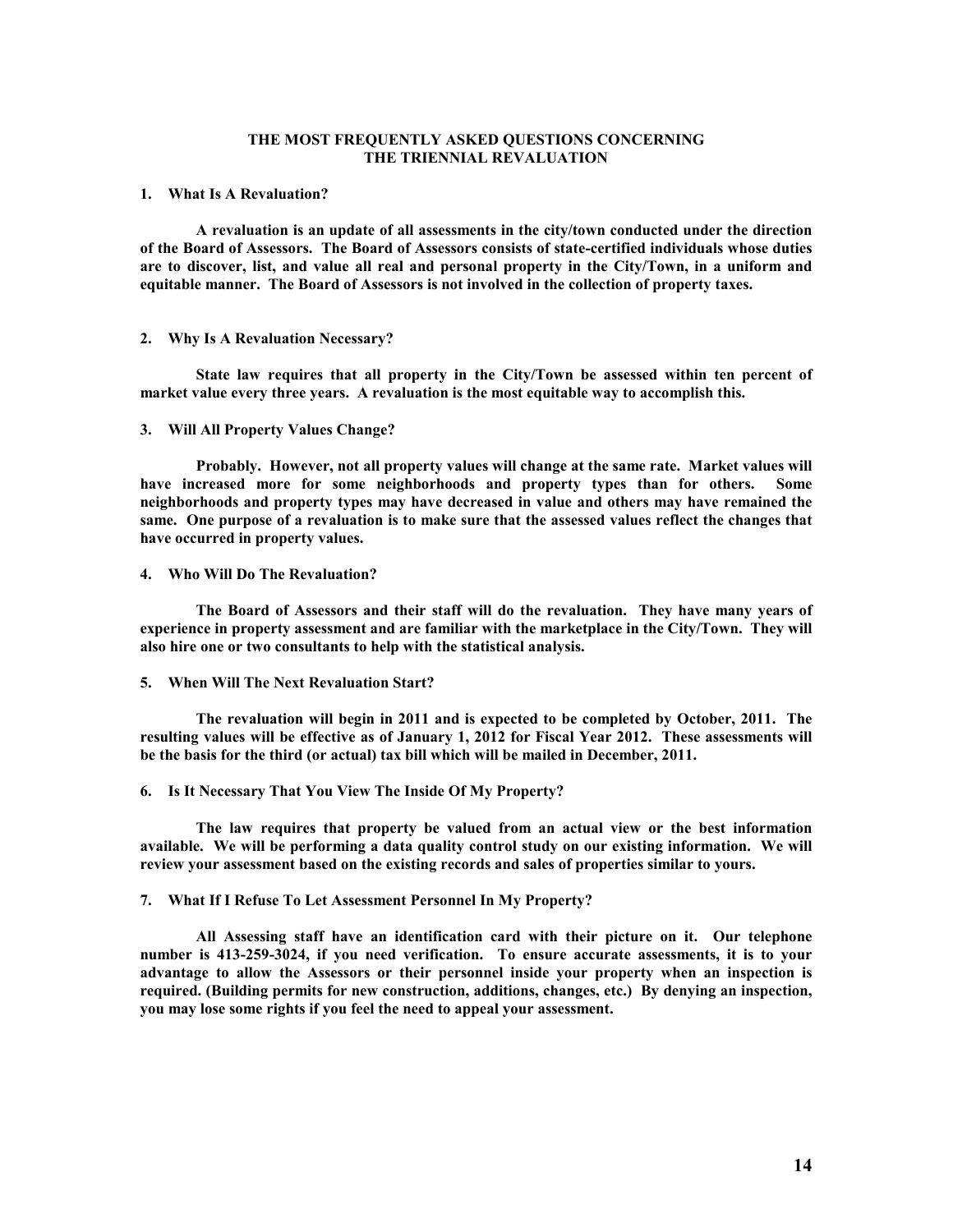#### **8. What Is Market Value?**

 **State law requires that your property be assessed at market value. Market value is defined as the amount a typical, well-informed purchaser would be willing to pay for a property. For a sale to be a market value (arm's length) sale, the seller and buyer must be unrelated, the seller must be willing (but not under pressure) to buy, the property must be on the market for a reasonable length of time, the payment must be in cash or its equivalent, and the financing must be typical for that type of property.** 

**9. What If There Hasn't Been a Recent Arm's -Length Sale of My Property?** 

**The next best evidence is the arm's-length sales of reasonably comparable properties. These are properties similar to yours in location, age, style, condition, and other features that affect market value, such as fireplaces, central air conditioning, bathrooms and size of garage.** 

### **10. What If There Are No Reasonably Comparable Sales?**

**We will then consider all other factors that may affect the market value of your property. The cost to replace your building(s), less any depreciation, plus the value of the land could be used to estimate market value. For rental properties, the income and expenses could be considered.** 

**11. I Have Recently Built My Home. Will The Actual Construction Costs Be Considered?** 

**Your construction cost is a historical figure that may or may not reflect the current market value of your property. It is only one element that will be considered.** 

**12. What Will Happen To My Assessment If I Improve My Property?** 

**Generally speaking, improvements that increase the market value of a property will increase the assessment. The following examples are typical items that may increase the assessed value of your property:** 

| Added rooms or garage           | Substantial modernization of kitchen or baths |
|---------------------------------|-----------------------------------------------|
| <b>Central Air conditioning</b> | <b>Fireplaces</b>                             |
| <b>Extensive remodeling</b>     | <b>Added baths</b>                            |

**13. Will My Assessment Go Up If I Repair My Property?** 

**Normal maintenance will help retain the market value of your property, but generally will not affect your assessment. The following examples are typical items that will not increase the assessed value of your property:** 

| New roof                              |                          |
|---------------------------------------|--------------------------|
| <b>Exterior painting</b>              | Ceilings or walls        |
| Adding or replacing gutter downspouts | <b>Replacing furnace</b> |
| Wiring modernization                  | Lawns and landscaping    |

**14. How Can My Assessment Change When I Haven't Done Anything To My Property?** 

**General economic conditions such as interest rates, inflation rates, and changes in the tax laws will influence the value of real estate. As property values change in the marketplace, those changes must be reflected on the assessment roll.**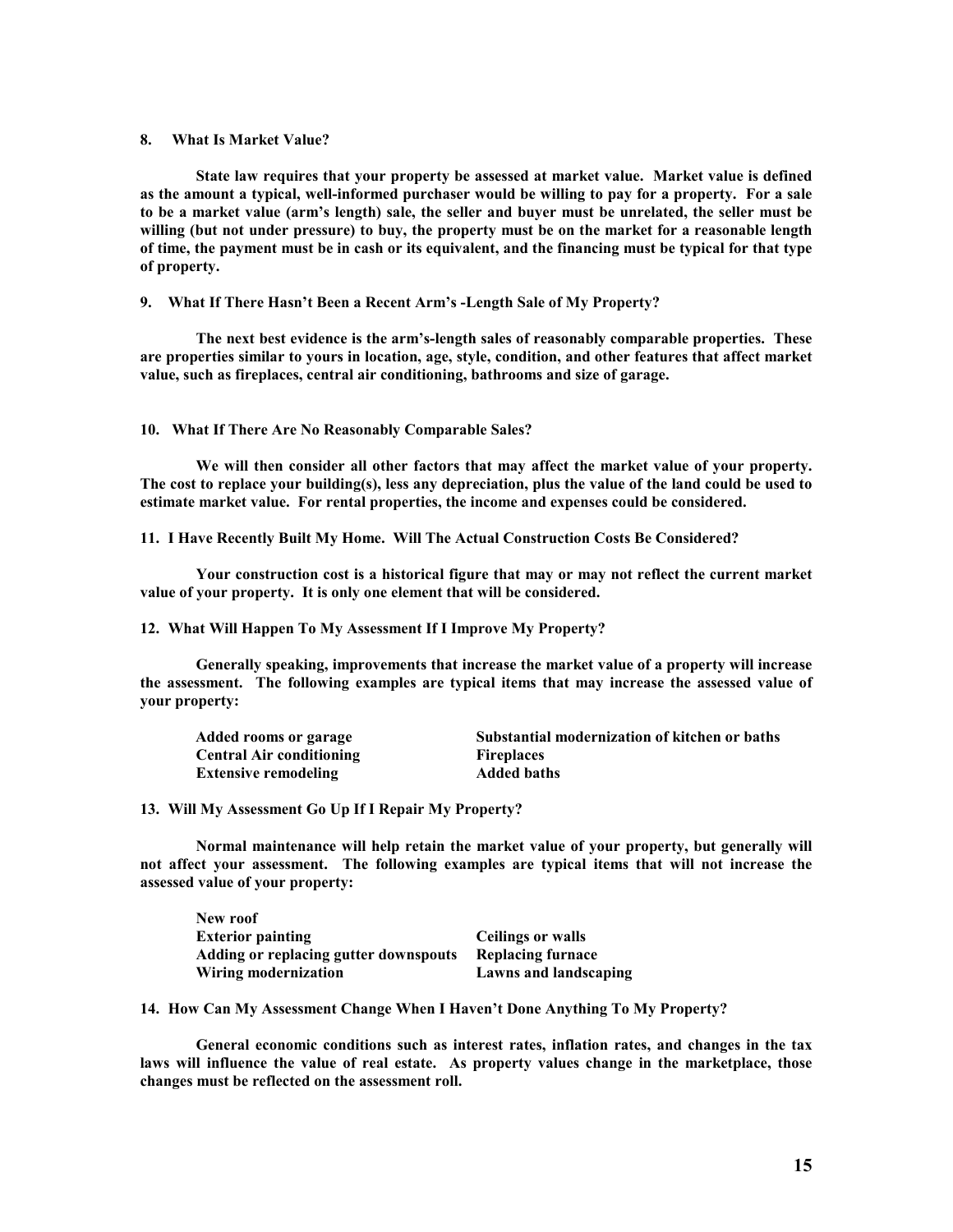**15. Do All Assessments Change At The Same Rate?** 

 **There are differences between individual properties and between neighborhoods. In one area, the sales may indicate a substantial increase in value in a given year. In another neighborhood, there may be no changes, or even a decrease in property values.** 

 **Different types of properties within the same neighborhood may also show different value changes. For example, one-story houses may be more in demand than two-story houses, or vice versa. Older homes in the same area may be rising in value more slowly than newer homes.** 

 **Among the numerous factors to be considered that will cause values to differ are location, condition, size, quality, number of baths, basement finish, garages, and many others.** 

**16. Will The Person Who Inspects My Property Be Able To Tell Me My New Assessment?** 

 **No. If an inspection is necessary of your property, we have to analyze all of the information gathered before placing a value on your property. We will then further review this information to ensure that your assessment corresponds fairly to the assessments of other properties.** 

**17. Will I Be Notified If There Is A Change In My Assessment?** 

**After the Department of Revenue reviews the new values, there will be a public review period. This will be advertised in the newspaper. Generally, the Board of Assessors makes the lists of the new values available at their office in Town Hall, the Towns' website and also at the North Amherst, Munson, and Jones Libraries.** 

**18. What if, After The Bill Goes Out, I Disagree With The Assessment?** 

**You will need to file an abatement application with the Assessing Department. The filing period starts when the notice of third payment (actual tax bill) is mailed the end of December. The Board of Assessors has three months in which to act on your application. Depending on the number of applications they receive, they may ask that you consent to an additional three months for them to take action, if necessary. They will notify you on an approved Department of Revenue form of their decision.** 

**19. What Evidence Do I Need To Present To The Board Of Assessors?** 

 **State law puts the burden of proof on the property owner to show that the assessment is incorrect. Stating that property taxes are too high is not relevant. You should establish in your mind what you think your property is worth.** 

 **The best evidence that could be considered would be a recent sale price of your property. The next best evidence would be recent sales prices of properties that are similar to yours. The closer in similarity and proximity, the better the evidence.** 

 **Another type of evidence that could be considered would be a recent appraisal of your property.** 

**20. How Will My Taxes Change As A Result Of The New Assessment?** 

 **Although the value of your property affects your share of taxes, the actual amount you pay is determined by the budget needs of the City/Town and Schools. These will decide what services will be provided in the coming year and how much will be needed to provide these services. Once this**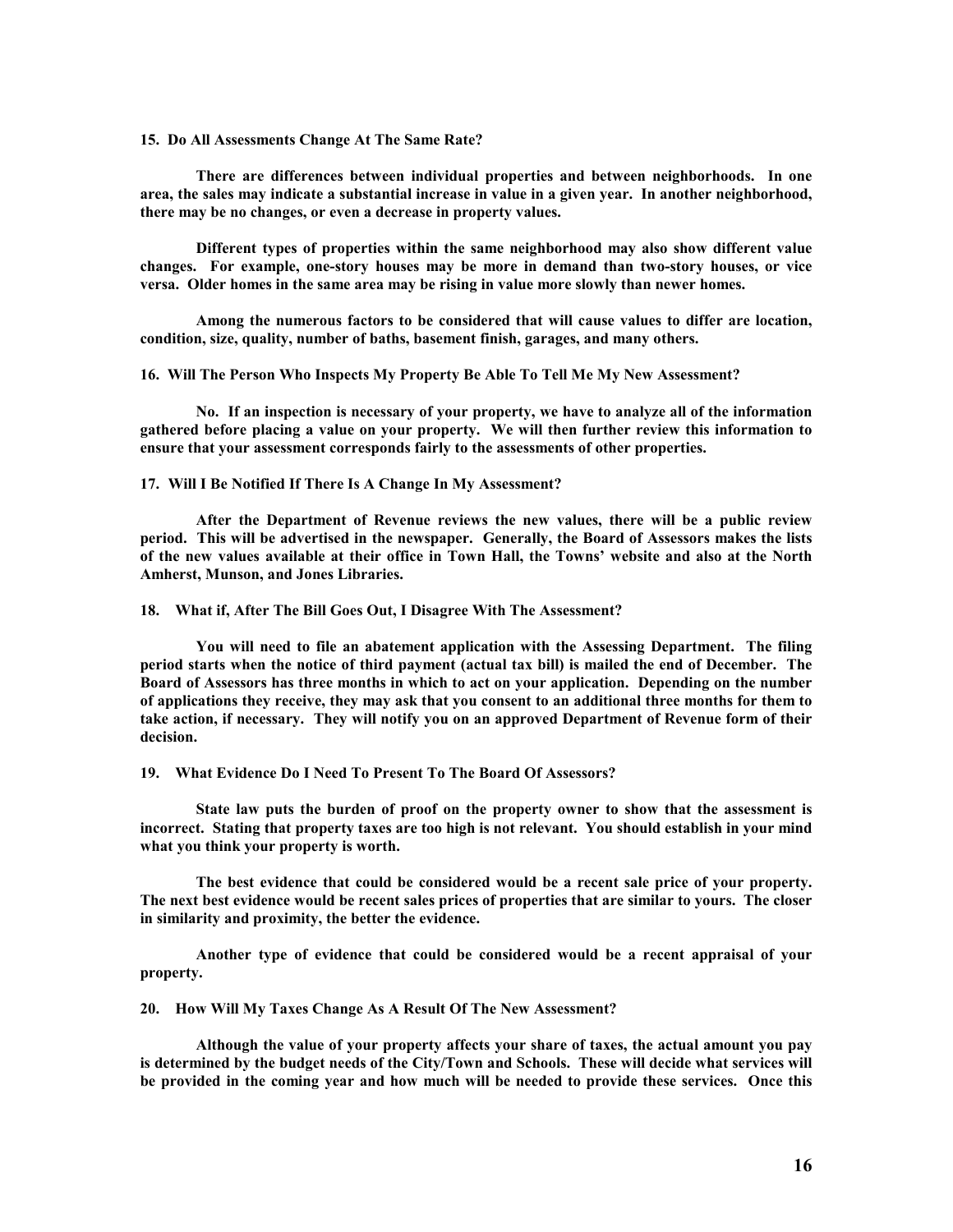**decision is made, a tax rate is adopted that will generate the needed tax dollars. Your property taxes are determined by multiplying the tax rate by your assessment. Tax Rate x Assessed Value = Taxes** 

## **IMPORTANT DATES FOR THE PROPERTY OWNER**

| <b>January 1</b>      | "Assessment Date" of all real and personal property for the<br>following fiscal year. The ownership, use and physical<br>characteristics of all property are "frozen" as of this date for<br>Determining the assessment for the following fiscal year                                                                                                                                     |
|-----------------------|-------------------------------------------------------------------------------------------------------------------------------------------------------------------------------------------------------------------------------------------------------------------------------------------------------------------------------------------------------------------------------------------|
| July 1                | The Fiscal Year begins. This is the qualification date for all<br>statutory exemptions. It is advisable to file your application<br>for exemption now.                                                                                                                                                                                                                                    |
|                       | Notice of first and second tax payment for new Fiscal Year is<br>issued.<br>These bills are due August I and November 1.                                                                                                                                                                                                                                                                  |
| <b>Early November</b> | Town receives approvals from the Department of Revenue on<br>values, new growth, etc                                                                                                                                                                                                                                                                                                      |
|                       | Assessors present proposed tax rate to the Select Board<br>Proposed valuation listings are made available to the public, online,<br>at Town Hall, and at the local libraries.                                                                                                                                                                                                             |
| <b>Early December</b> | Select Board votes on and approves the classification shift with<br>the resulting tax rate.                                                                                                                                                                                                                                                                                               |
| <b>Late December</b>  | Notice of third and fourth tax payment, known as actual tax bill, is<br>issued.<br>These bills are due February 1 and May 1.                                                                                                                                                                                                                                                              |
|                       | Mailing of the tax bill starts the period for filing abatement and<br>exemption applications. Abatement applications must be filed<br>with the Assessing Department no later than February 1 or have<br>a United States post office postmark of no later than that date.<br>Exemption applications must be filed within three months from<br>the date of mailing of the actual tax bills. |
| <b>February 1</b>     | Final day for filing abatement applications with the Assessing<br>Department. The application must be on file in the Assessors<br>Office or if mailed, have a United States post office postmark<br>of no later than February 1.                                                                                                                                                          |
| <b>Late March</b>     | Final time for filing applications for statutory exemption<br>(Due within three months of the mailing of the third/fourth<br>(actual bill) notice of payment.                                                                                                                                                                                                                             |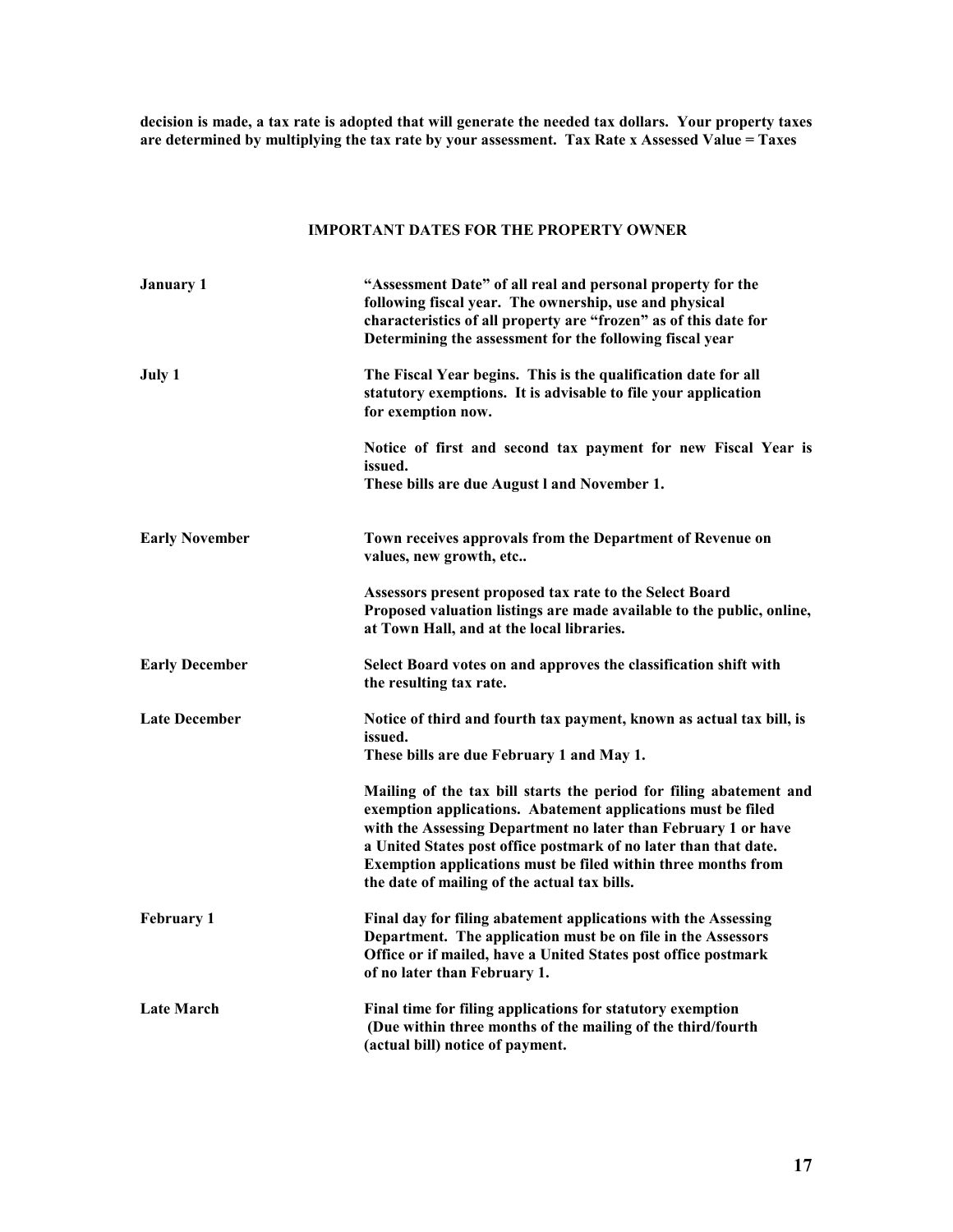#### **THE COMMUNITY PRESERVATION ACT**

 **Chapter 267 of the Acts of 2000 created Chapter 44B of the Mass. General Laws which is the Massachusetts Community Preservation Act. In order for a community to take advantage of this law, it must be approved by both the legislative body of the community (Select board) and the electorate, at a regular municipal or state election.** 

 **The Act allows the adoption of a surcharge to real estate tax bills of one to three percent. It also allows for certain exemptions. The exemptions are:** 

- **1. An exemption on the first \$100,000 of the assessed valuation of Class One, Residential, parcels**
- **2. An exemption for property owned and occupied as a domicile by a person who would qualify for low income housing or low or moderate income senior housing in the community. (The income limitations for this are according to the HUD guidelines.)**
- **3. An exemption for Class three, Commercial and Class Four, Industrial property if the community annually adopts a higher tax rate for those classes.**

 **The City Council approved the adoption of the CPA surcharge of 1.5% with the first two exemptions. This was on the ballot at the November 7, 2006 election and was approved by the voters.** 

 **The CPA surcharge first appeared on tax bills issued for Fiscal Year 2002. An example of the calculation of the surcharge is as follows:** 

| <b>Assessed valuation</b> | \$350,000                                                          |
|---------------------------|--------------------------------------------------------------------|
| Exemption                 | 100,000                                                            |
| To Be Charged CPA         | 250,000 x tax rate of \$10.44 /1000 = \$2,610 x 1.5% = \$39.15 CPA |

 **The Community Preservation Fund is a special revenue fund subject to appropriation. A recommendation by the Community Preservation Committee and an appropriation by the legislative body of the city or town are both required to spend any monies belonging to the fund for particular community preservation purposes. G.L. Ch. 44B s7. Appropriations from any fund financing source, except borrowing, are made by majority vote. For each fiscal year, the legislative body must appropriate or reserve for future appropriation, at least 10% of the estimated annual fund revenues for each of the act's community preservation purposes:** 

- **a. The acquisition, creation and preservation of open space**
- **b. The acquisition, preservation, rehabilitation and restoration of historic resources**
- **c. The creation, preservation and support of community housing**

**The Town will receive matching funds from the Massachusetts Community Preservation Trust Fund of monies received by the Town from the CPA surcharge. The Community Preservation Committee must consist of five to nine members who must** 

**include a designee from each of the following boards or commissions or authorities:** 

 **The Conservation Commission The Historical Commission The Planning Board The Board of Park Commissioners The Housing Authority and Local Citizens** 

 **All monies received from the CPA Surcharge must be kept in a separate account and not commingled with other monies received by the Town. If a person receives an abatement or exemption on their real estate taxes, a corresponding abatement or exemption will be made to their CPA surcharge.**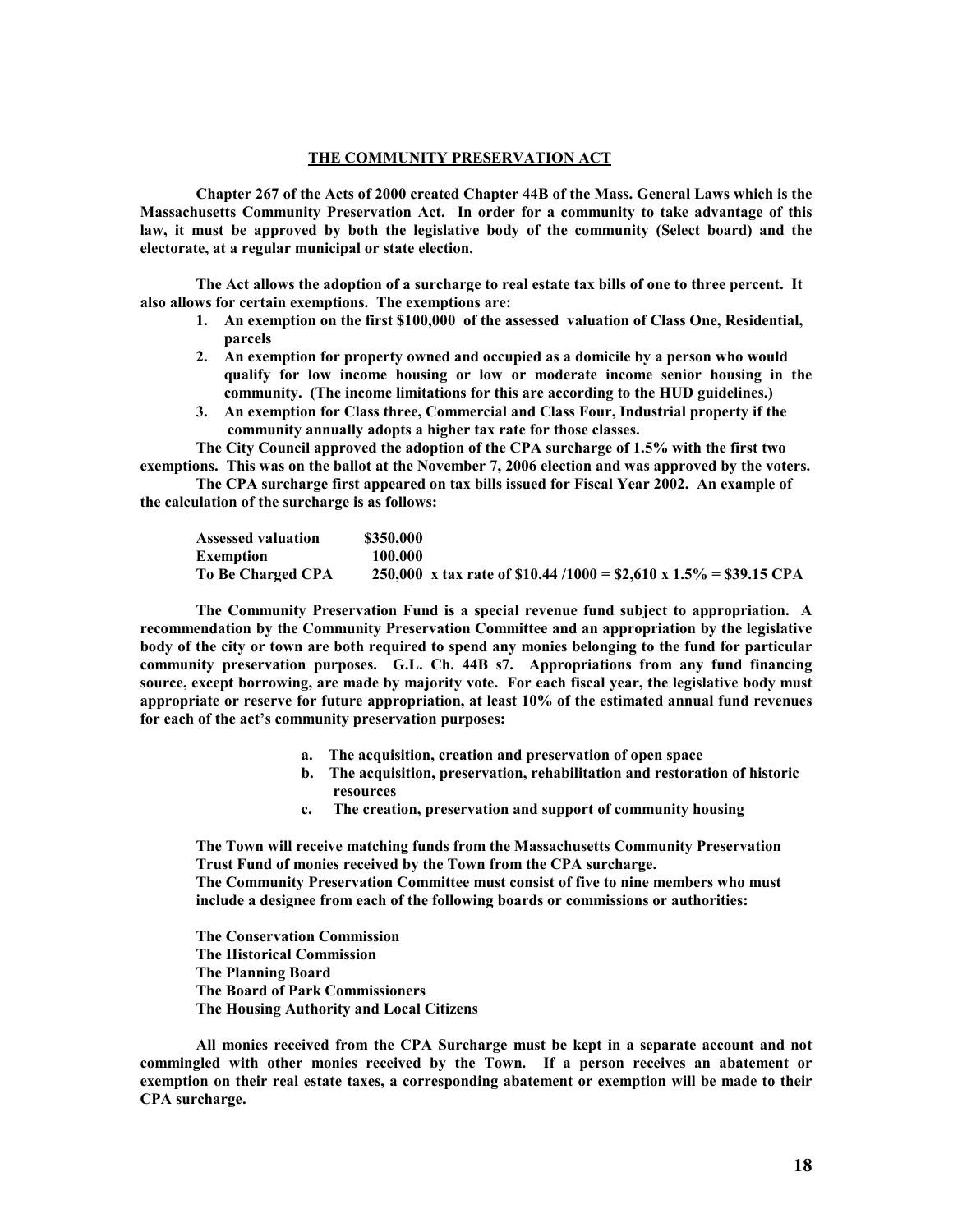#### **MOTOR VEHICLE EXCISE TAX**

**Chapter 60A of the General Laws provides for the issuance of Motor Vehicle Excise tax bills for all motor vehicles that are registered.** 

**The valuation for Motor Vehicle Excise tax purposes is based on a percentage of the manufacturer's suggested factory list price, new. In the year prior to the year of manufacture; for example a 2009 vehicle registered in 2008; the valuation would be 50% of the factory list price; in it's first year (2009 in 2009) the valuation would be 90% of the factory list price; in the second year (2009 in 2010) the valuation would be 60% of the factory list price; in the third year; 40% of the factory list price; in the fourth year 25% of the factory list price and in the fifth year and older, 10% of the original factory list price.** 

**The tax rate for this tax is \$25.00 per thousand dollars of value. This is calculated from the date of registration to the end of the calendar year. It is prorated by the month, so whether a vehicle is registered the beginning or the end of the month, the billing starts with that full month.** 

**Once a vehicle is registered, a bill is created by the Registry of Motor Vehicles and sent to the community where the vehicle is garaged, for billing. If the vehicle is registered in Massachusetts, but garaged outside of Massachusetts, the bill will be issued by the Department of Revenue. The bill is due in thirty days, after which a second notice (or demand) is issued with a \$10.00 demand and interest. After 14 days if the bill is still unpaid, the bill will go on warrant which will add warrant fees and deputy fees. If the bill continues to go unpaid, notice will be sent to the Registry of Motor Vehicles to mark the person's license and registration for non-renewal. After that, in order for a person to renew their license and/or register a vehicle, all taxes and fees must be paid in addition to a fee for the release of the lien which indicates all monies due have been paid. On occasion a person will move out of state and feel that they can ignore the bill. However, when they try to register a vehicle or get a license to drive in that other state, the other states' Registry of Motor Vehicles, will check the computer records and if there is any indication that the person owes monies for taxes, anywhere, they will have to pay what they owe before the new state will issue them a license or registration. There is a reciprocal agreement amongst the states whereby they will check for unpaid excise taxes, or fees. This also includes parking tickets. An unpaid parking ticket can also result in the Registry being notified to mark the person's records for non renewal.** 

**If, after the vehicle is registered, the person sells, trades, junks, or otherwise disposes of their vehicle, and either transfers their registration to another vehicle or turns their plate in to the Registry and gets a plate return receipt, they can apply for a partial abatement of their taxes. When a tax bill is issued, there is an abatement application printed on the back of the bill, which can be completed and returned to the Board of Assessors with the necessary documentation, so that abatement will be issued. If a vehicle is in an accident and totaled, a letter from the insurance company is necessary stating the date of settlement. If a vehicle is repossessed, a letter from the company who repossessed the vehicle giving the date of repossession is necessary. If a person moves out of state and reregisters the vehicle in that new state, a copy of the Massachusetts plate return receipt and the new state registration is needed. Any time a vehicle is disposed of, totaled, repossessed and the plate is not transferred to another vehicle, the plate must be returned to the Registry and a plate return receipt obtained. If the plate is lost or stolen, a form C-19, which is a lost plate affidavit, must be filed with the Registry of Motor Vehicles, so it can be provided to the Assessors when applying for abatement. To get an abatement, both things must happen; disposition of the vehicle and the transfer or cancellation of the plate. If a vehicle is taken off the road and not sold, abatement cannot be issued. If a vehicle is sold and the plate is not transferred or cancelled, abatement cannot be issued. If the vehicle is stolen and the local police are notified within 48 hours of the discovery of the theft and the certificate of registration is surrendered not less than thirty days after the theft and the registrant has received a certificate of cancellation of registration signed by**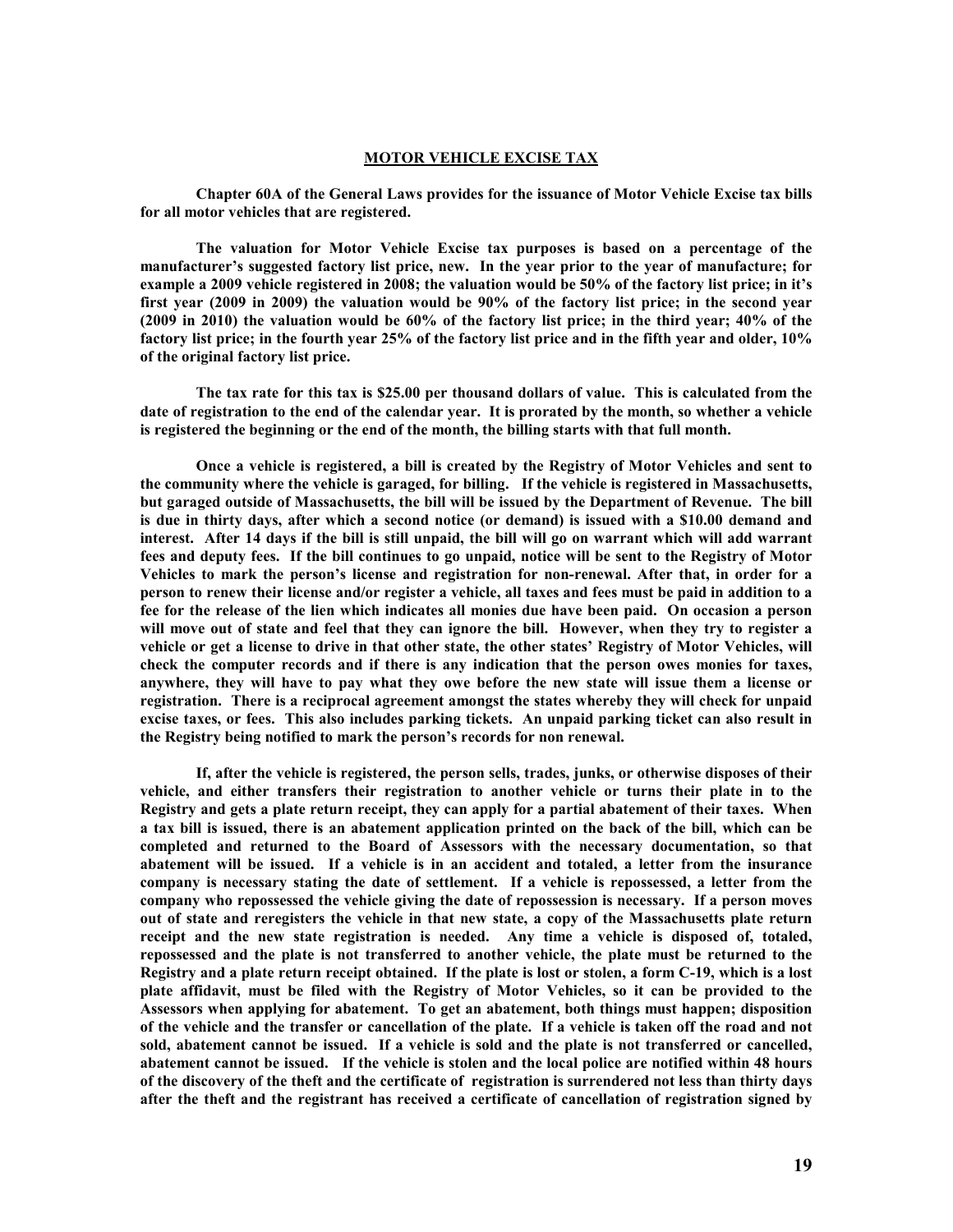**the Registrar of Motor Vehicles or his authorized agent verifying that the subject vehicle was stolen, an abatement can be applied for. They would also have to provide the Assessors with a letter from the insurance company giving the date of settlement for the loss.** 

**A person may also file for abatement if they register the same vehicle more than once in the same year. They will be responsible for the bill for the original registration of the vehicle and receive an abatement of the bills for the subsequent registrations. An abatement may also be filed for reason of overvaluation. This could happen if there is not a proper description of the vehicle on the registration. The valuation would be based on the manufacturer's suggested list price as noted in the NADA book. Documentation such as an original bill of sale and/or registration and insurance coverage selection sheet would be needed.** 

**There are several exemptions from the Motor Vehicle Excise tax. One of the exemptions applies to vehicles owned and registered by the Commonwealth or any of its political subdivisions; another to vehicles owned and registered by charitable or religious organizations whose personal property is exempt under Mass. General Law Chapter 59, Section 5, Clauses 3 and 10. Also exempt are vehicles owned and registered by a leasing company, when the vehicle is leased for a full calendar year to a charitable organization, other than a degree granting or diploma awarding institution.** 

**A handicapped non-veteran who has the loss or permanent loss of use of both arms or both legs or is blind in both eyes, who can provide a doctor's letter to the Board of Assessors can apply for a exemption from the tax. These persons may or may not have a handicap plate. It is not the plate that provides for the exemption, it is person's condition. For a disabled veteran who has a service connected loss or permanent loss of use of one or both arms or one or both legs or is blind in one or both eyes, the tax can also be exempted. A letter or certificate from the VA is necessary for documentation. In this case, the veteran may or may not have a disabled veteran's plate. It is their condition that provides for the exemption. This exemption is limited to one motor vehicle owned and registered for personal, non-commercial purposes.** 

**Chapter 260 of the Acts of 2006 has created a new exemption for certain disabled veterans. The Registry of Motor Vehicles has a Medical Advisory Board who upon application by a veteran, will determine if they have a condition, other than those noted above, that they feel warrants a disabled veteran's plate to be issued to them. Starting in November, 2006, a disabled veteran with a DV (disabled veteran's) plate can apply for an exemption of their excise tax bill. This exemption is limited to one motor vehicle owned and registered by the veteran for personal, non-commercial purposes.** 

**If a serviceman is legally domiciled in a state other than Massachusetts, but is stationed here in Massachusetts, and has a vehicle registered, their motor vehicle excise tax bill can be abated. They will have to provide a letter from their commanding officer indicating the state of their legal domicile. This is not provided for in Chapter 60A but is a result of a court case "Buzzard vs the State of California".** 

**All exemptions shall be for only one vehicle owned and registered by the person seeking the exemption and shall on a vehicle used for personal, non-commercial purposes.** 

**All applications for abatements or exemptions must be filed with the Board of Assessors within three (3) years after the date the excise was due, or one (1) year after the excise was paid, which ever is later. If the taxpayer's application is denied, there can be an appeal to the Appellate Tax Board.**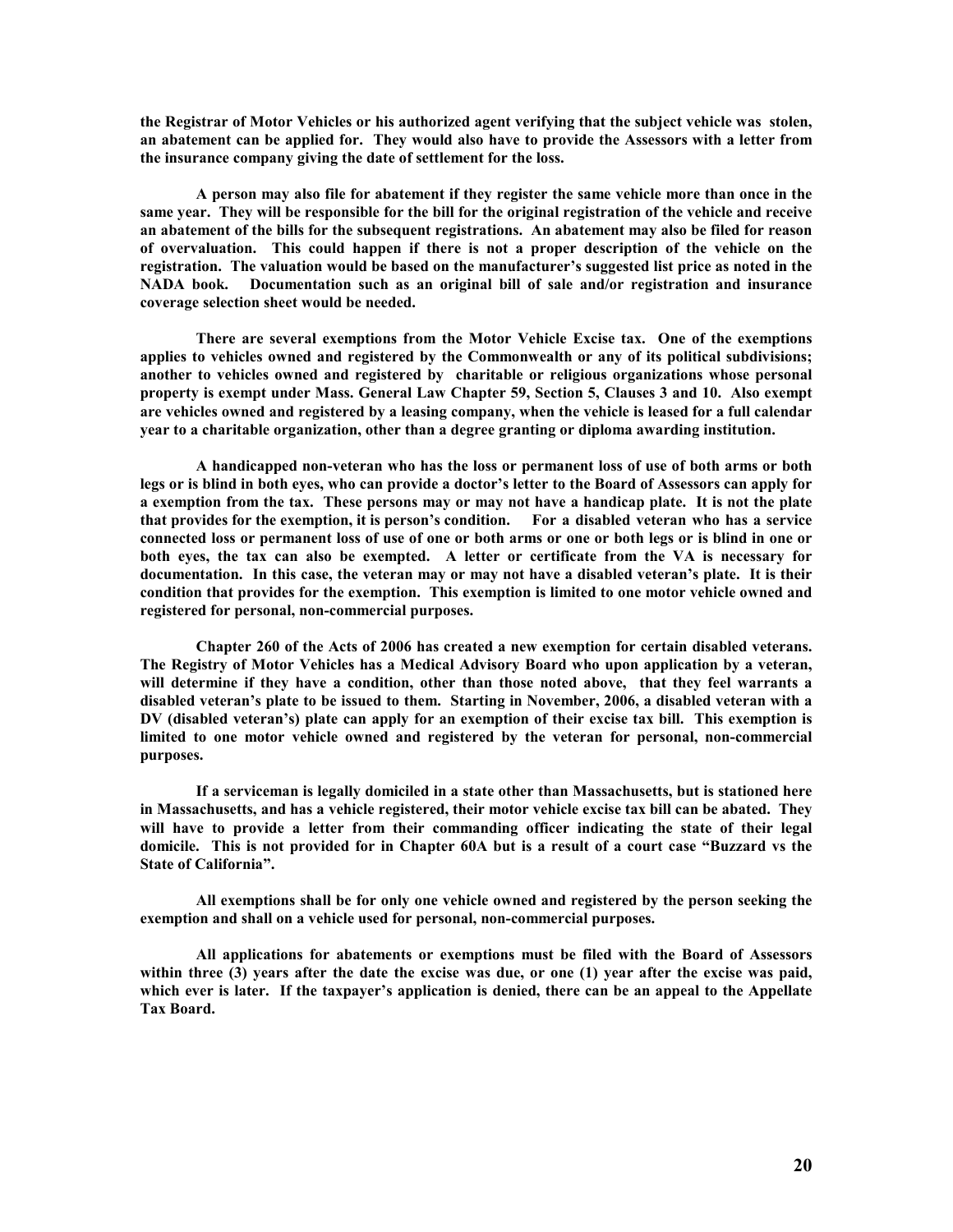#### **PERSONAL PROPERTY TAX**

**The personal property tax is a tax on businesses. A person or company that is in business as of January 1 is subject to a personal property tax in the community where the business is located. If the business is owned by an individual, partnership, limited liability company or trust it is subject to a tax on everything used in the conduct of their business; furniture, fixtures, equipment, inventory, and/or machinery.** 

**If the business is owned by a corporation, the furniture, fixtures and inventory are exempt locally as they pay a corporate excise to the State, and they are subject to a tax locally, only on their machinery used in the conduct of their business, poles, wires, underground conduits and machinery used in the distribution of water. There is an exemption on machinery used in the administration of the business, purchasing, selling, refrigeration of goods, the air conditioning of the premises. and laundering.** 

**If the business is owned by a manufacturing corporation, they are only taxable on poles, wires, underground conduits and machinery used in the distribution of water.** 

**In the case of laundries, if the business is owned by an individual, they are subject to a tax on all of their equipment and machinery. If the business is owned by a corporation, the machinery used for laundering is exempt, but they are subject to taxes on all other machinery, such as the revolving racks, presses, sewing machines, etc.** 

**All businesses are required to file a Form of List with the Board of Assessors by March 1st of each year. This is a declaration by the person owning the business as to what they have, the date of purchase, price new, make and model of machinery, furniture, etc., and what they feel the current value is. In addition to reviewing the Forms of List, the Assessors go out in the field to list the property. If, when the tax bills are issued, the taxpayer has a question on what they are being billed for or the valuation; they have the right to file an abatement application. This application must the filed when the third notice or "actual tax bill" is issued, but no later than February 1st, or if mailed, have a United States post office postmark of no later than February 1st .** 

**If a Form of List is not filed and the taxpayer files an abatement application, an abatement granted will be penalized by 50%.**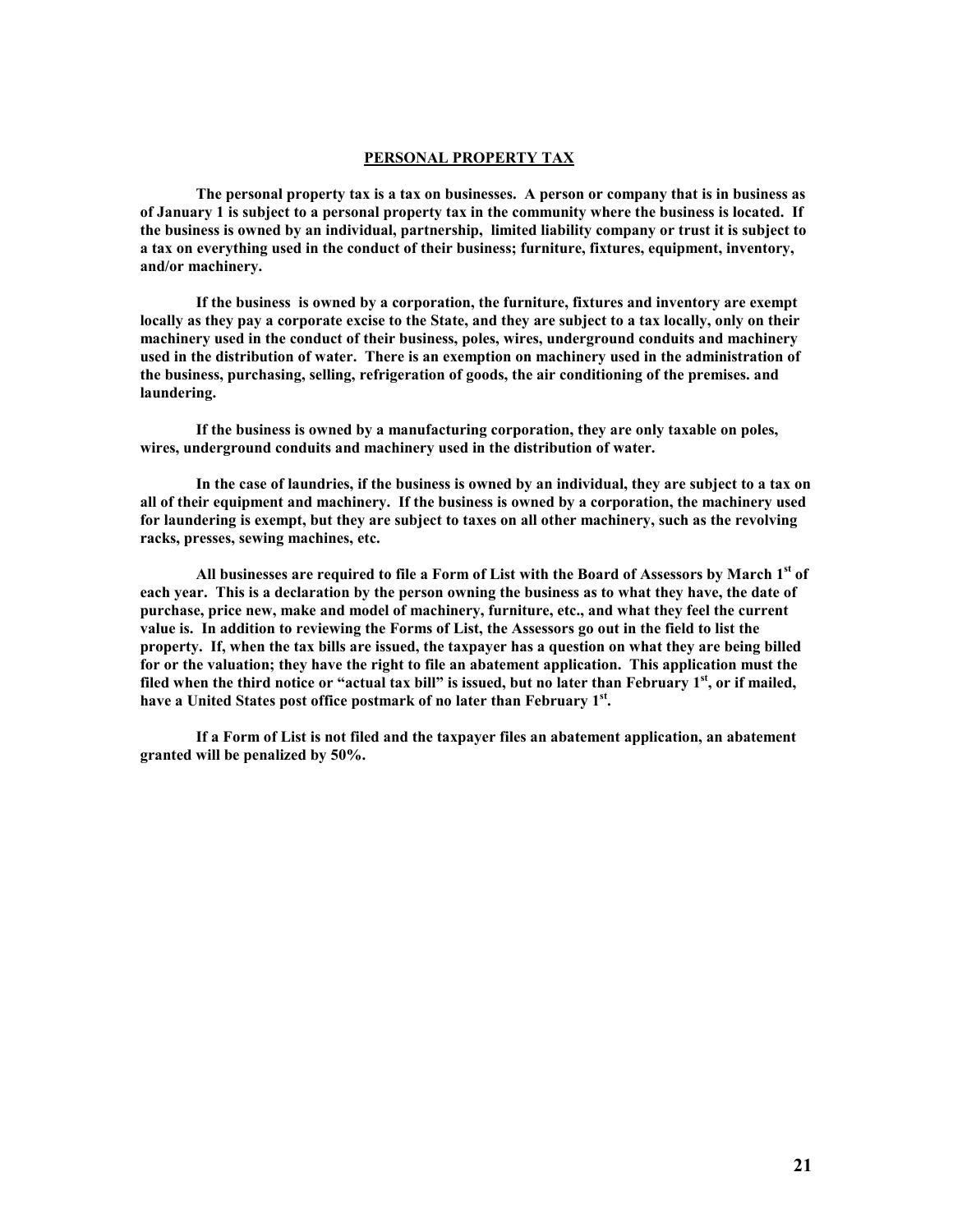## **STATE INCOME TAX "SENIOR CIRCUIT BREAKER TAX CREDIT"**

## **What Is It"**

**Senior citizens in Massachusetts may be eligible to claim a refundable credit on their State Income Taxes for the real estate taxes paid on the Massachusetts residential property they own or rent and which they occupy as their principal residence. The maximum credit allowed is \$930.00 for the tax year beginning January 1, 2008. If the credit due the taxpayer exceeds the amount of the total income tax payable for the year, the excess amount of the credit will be refunded to the taxpayer without interest.** 

**Eligible taxpayers who own their property may claim a credit equal to the amount by which their property tax payments in the current tax year, (excluding any exemptions and/or abatements), including water and sewer debt charges, exceed 10% of their "total income" for the same current tax year. Taxpayers residing in communities that do not include water and sewer debt service in their property tax assessments may claim, in addition to their property tax payments, 50% of the water and sewer charges actually paid during the tax year when figuring their credit.** 

**For renters, the law assumes that 25% of their rent goes toward property tax. Accordingly, renters may claim a credit in the amount by which 25% of their annual rental payment is more than 10% of their total income.** 

**For purposes of the tax credit, a taxpayer's "total income" includes taxable income as well as exempt income such as social security, treasury bills and public pensions.** 

 **Who Is Eligible For the Credit?** 

**To be eligible for the credit for the 2009 tax year, a taxpayer must be 65 years of age or older before January 1, 2010 (for joint filers, it is sufficient if one taxpayer is 65 years of age or older), must own or rent residential property in Massachusetts and occupy the property as his or her principal residence. The taxpayer's total income cannot exceed \$49,000. for a single filer who is not the head of a household, \$62,000. for a head of household, or \$74,000. for taxpayers filing jointly. No credit is allowed for a married taxpayer unless a joint return is filed. Moreover, the assessed valuation of the real estate cannot exceed \$793,000.** 

**No credit is allowed if the taxpayer claims the "married filing separate" status, receives a federal or state rent subsidy, rents from a tax-exempt entity, or is the dependent of another taxpayer.** 

**Is The Tax Credit Considered Income?** 

**Tax credits received by eligible taxpayers are not considered income for the purpose of obtaining eligibility or benefits under other means-tested assistance programs including food, medical, housing, energy and educational assistance programs.** 

**How Does A Taxpayer Claim The Credit?** 

**Taxpayers who are eligible for the tax credit in the 2009 tax year can claim the credit by submitting a completed Schedule CB, Circuit Breaker Credit, with their 2009 State Income Tax Return.**